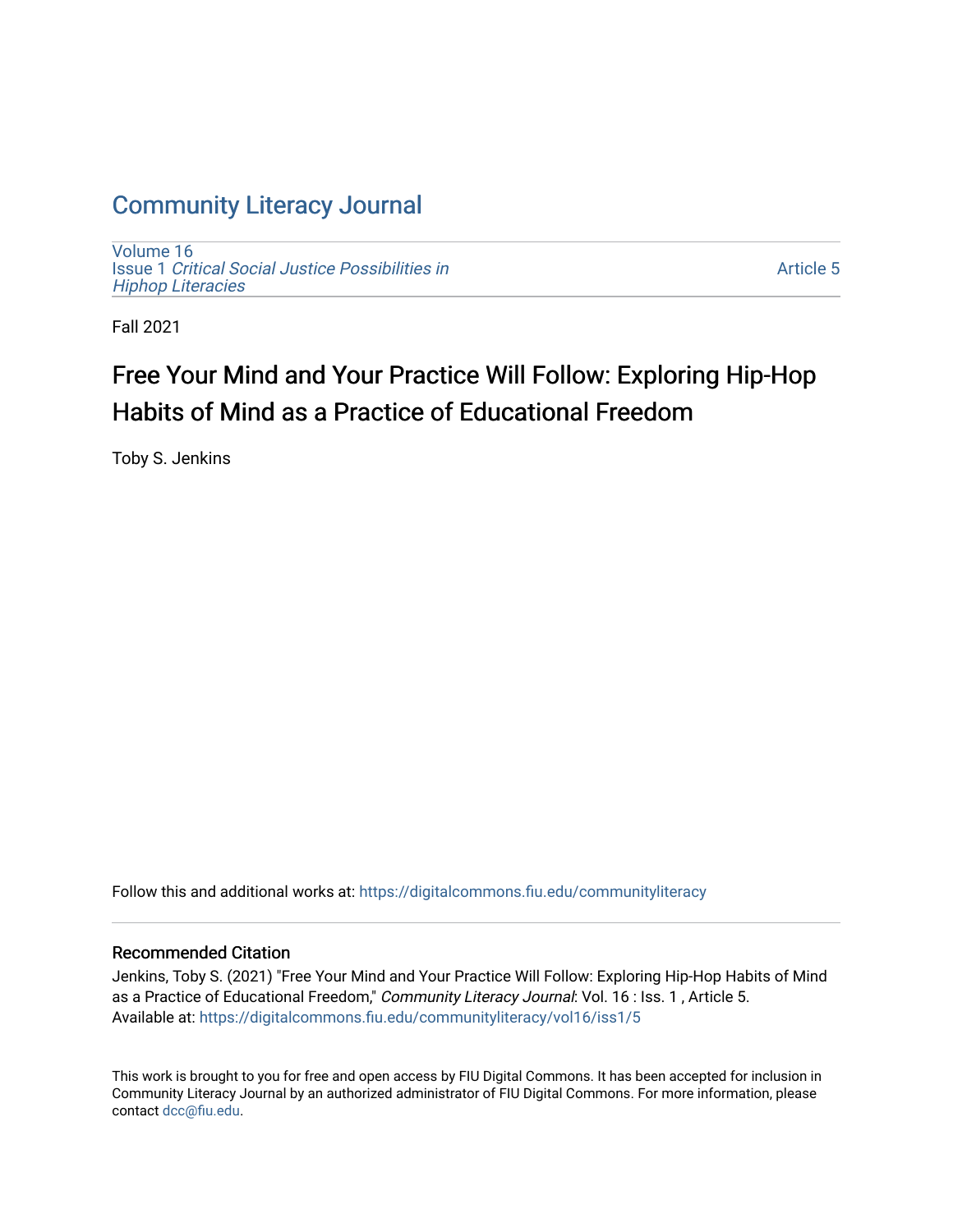# **Free Your Mind and Your Practice Will Follow: Exploring Hip-Hop Habits of Mind as a Practice of Educational Freedom**

### *Toby S. Jenkins*

#### *Abstract*

In this article, I critically dissect hip-hop habits of mind as a professional way of thinking, being, and doing (knowing, speaking and behaving) and explain how these habits hold critical literacy and cultural literacy bene fits for students and educators. The goal of this project was to identify and name hip-hop habits of mind and to explore how educators view them as professionally life-giving practices. In exploring the nature of hip-hop culture, themes such as freedom of thought, flexibility, truth-telling, creativity, authenticity, confidence, braggadocio, uninhibited voice, unrestricted movement, community, honor, integrity, and cultural efficacy were discussed and organized as the Hip-Hop Mindset framework. This framework consists of the habits, values, and practices that promote cultural efficacy and critical social action within hip-hop culture.

### *Keywords*

Hip-hop habits of mind, ways of knowing, hip-hop values

rip-hop education scholarship often explores how educators can better serve, reach, and engage students; more effectively teach students; and create educational environments that honor student cultures (Love "Anti-Black State Violence, Classroom Edition," *Hip Hop's Li'l Sistas Speak*; Petchauer; Emdin; Adjapong and Emdin; Kelly "Listening Differently"). This scholarship is significant and extremely impactful; however, additional hip-hop education scholarship situating educators, rather than students, in the center of change is needed. Understanding hip-hop not only as a pedagogical tool to "reach" students, but also as a professional mindset for educators expands the understanding of hip-hop's transformative capacity. Such scholarship explores critical questions about the focus and scope of social justice in education and contributes to the rich base of cultural asset and cultural wealth literature offering authentic, critical, and affirming literacies of traditionally minoritized cultures and communities (Yosso; Gonzalez et al.).

The goal of this project was to identify and name hip-hop habits of mind and to explore how educators whose work is centered in these habits view the habits as professionally life-giving. Hip-hop habits of mind are hip-hop educators' professional ways of thinking, being, and doing (knowing, speaking and behaving). In exploring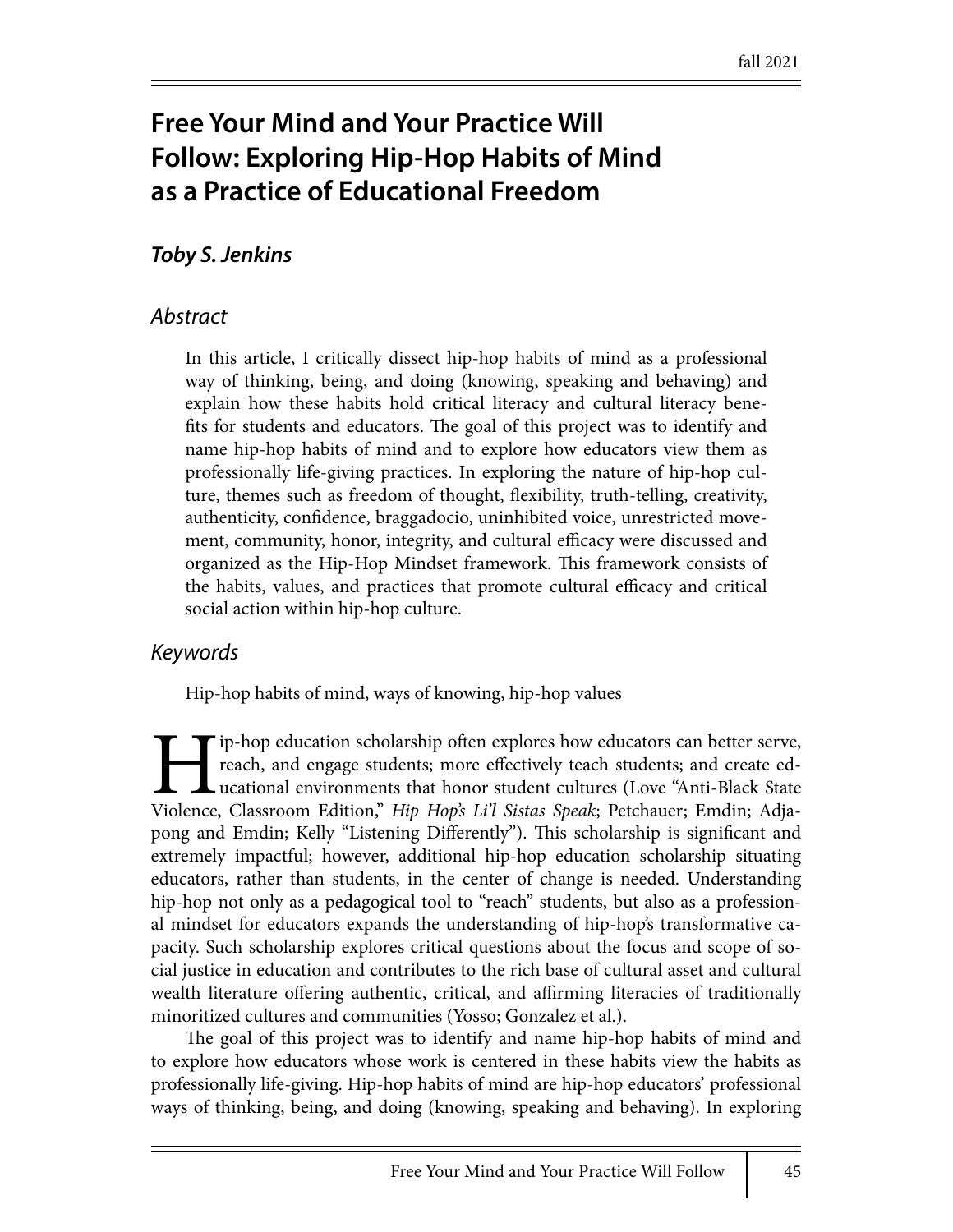the nature of hip-hop culture with hip-hop educators, habits of mind unfolded such as: freedom of thought, flexibility, truth-telling, creativity, authenticity, confidence, braggadocio, uninhibited voice, unrestricted movement, community, honor, integrity, and cultural efficacy. These habits hold critical literacy and cultural literacy benefits for both students and educators and are discussed in this article as the "Hip-Hop Mindset" framework. The Hip-Hop Mindset framework developed from research with hip-hop educators who narrated how they prepare students and approach, lead, and move in the profession. Taken together, these habits, values, and practices tpromote cultural efficacy and critical social action in hip-hop culture and schools.

### *Let Me Blow Your Mind: Hip Hop as Cultural Education*

Hip-hop emerged as an academic field of study in the 1990s (Rose). The early years focused primarily on documenting the history of hip-hop music and understanding the larger pillars of the music culture (breakdancing, emceeing, djing, fashion, and knowledge of self). This scholarship was conducted primarily by historians and sociologists (Chang and Herc; Rose). The exploration of hip-hop culture in education began about 20 years ago with Greg Dimitriadis' publication of the first book-length ethnographic study of young people and their use of hip-hop culture, *Performing Identity/Performing Culture: Hip Hop as Text, Pedagogy, and Lived Practice*. A plethora of hip-hop education scholarship has followed, most of which has centered on the use of hip-hop in classrooms (Morrell; Stovall; Runell and Diaz; Emdin; Hill and Petchauer; Kelly "Listening Differently"; Kelly "I am not Jasmine; I am Aladdin"; Love *Hip Hop's Li'l Sistas Speak*; Petchauer; Endsley; Jenkins et al.; Richardson; Bradley). This scholarship has confirmed several positive learning outcomes of hip-hop in education: greater student engagement, increased caring about the subject matter, deeper personal commitment, greater levels of complex thinking, and higher personal development and learning impacts. Scholars also took up hip-hop as a topic of study, interrogating it as a venue through which oppressed people could interpret, resist, talk back, and reframe social language and understanding of their cultures.

Adjapong and Emdin note much of the existing research on hip-hop in education has focused on hip-hop based education (HHBE). Hip-hop based education has been written about since the early 2000s by scholars such as Marc Lamont Hill, Emery Petchauer, and others. Adjapong and Emdin draw their understanding of HHBE from collective work and explain it as incorporating hip-hop into school-based curricula through music and rhymes with the intent to teach subject matter. This practice often takes place in English Language Arts classes. Adjapong and Emdin distinguish hip-hop pedagogy from HHBE, explaining hip-hop pedagogy as the "art and science of using hip-hop as a teaching approach" (67). Petchauer also explains that the difference between HHBE and hip-hop pedagogy centers around hip-hop pedagogy's focus on the overall hip-hop aesthetic experience:

As the most recent thread of scholarship on hip-hop, the aesthetic forms of hip-hop and their implications on learning and learning environments are ripe areas of research. Specifically, how can the habits of body and mind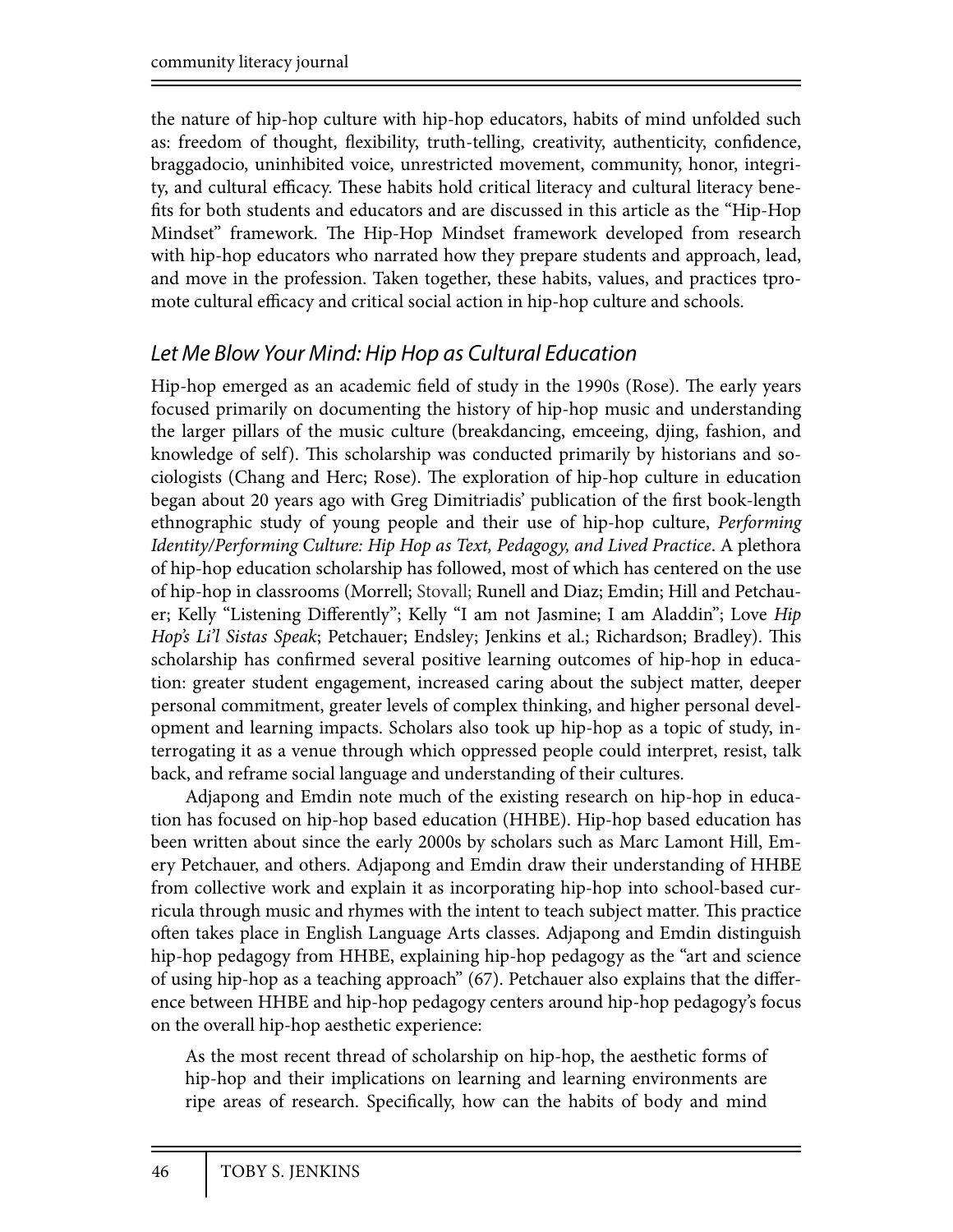within hip-hop support or harm educational goals and processes? Strangely, many researchers who recognize the damaging role that corporate media has had on hip-hop have been culturally irresponsive through the same practice: separating rap from the rest of hip-hop for the sake of analysis. Because hiphop is conceptualized as a set of interrelated practices with common aesthetics such as sampling (Hoch, 2006; Potter, 1995; Shusterman, 2000), this line of research will hold more promise if researchers look at hip-hop holistically with practices in connection with one another rather than divorce them from one another. Studies that hold to this principle are better equipped to pinpoint the kinds of hip-hop pedagogies discussed above and the habits that educators might desire to cultivate in students. (965)

In this article, I do not focus on how to diversify the curriculum by including hip-hop as a genre of study, a method of knowledge acquisition, or a pedagogical approach. Rather, I explore hip-hop as a cultural way of being that impacts all aspects of how an educator or student participates, interacts, leads, and performs in any professional setting. Educational institutions from elementary through college, teach more than subjects. They also teach "ways of being." Through reward systems, discipline policies, institutional value statements/handbooks and verbal messages and cues, educational institutions clearly identify what is considered to be appropriate ways of thinking, behaving, and performing (for both students and educators). These standards are all influenced by societal ideals and cultures, which, as discussed earlier, are most typically white-normed. Broad cultural ideas about how being "professional," being "a good student," or being "well-behaved," are not normed on minoritized cultures, but rather on dominant ones. Even within important and valuable efforts to transform educational practices like school discipline policies, cultural hegemony can have wide influence. For example, in the use of social-emotional learning strategies (SEL), some experts find problems with defining and identifying "appropriate" behavior. Some scholars noted the "end-goal" often is steeped in white cultural norms of a good student being quiet, conforming, and cooperative (Caven 1). So even efforts to transform how minoritized students are treated in schools still fall prey to racist ideas about how a "successful" student should ultimately speak, act, or present.

Using community-created and derived cultures as not only an instructional tool, but also as a cultural mindset in education can be potentially transformative if educators authentically understand, value, and embrace these mindsets in their own lives. When educators understand hip-hop as a cultural mindset not determined by in/ability to rhyme, breakdance, or spin records, they can appreciate how everyone can benefit from a Hip-Hop Mindset. This appreciation does not involve copying hiphop folkways; rather, the appreciation is about learning to consciously adopt ways to move through life boldly and culturally. Understanding hip-hop culture as a mindset requires educators to also understand the central and important function of criticality in hip-hop. The sense of urgency to say what needs to be said, do what needs to be done, and become who one dreams to become is strong within hip-hop. There is no time to wait, slow down, be mild, or mannered when trying to navigate through oppression.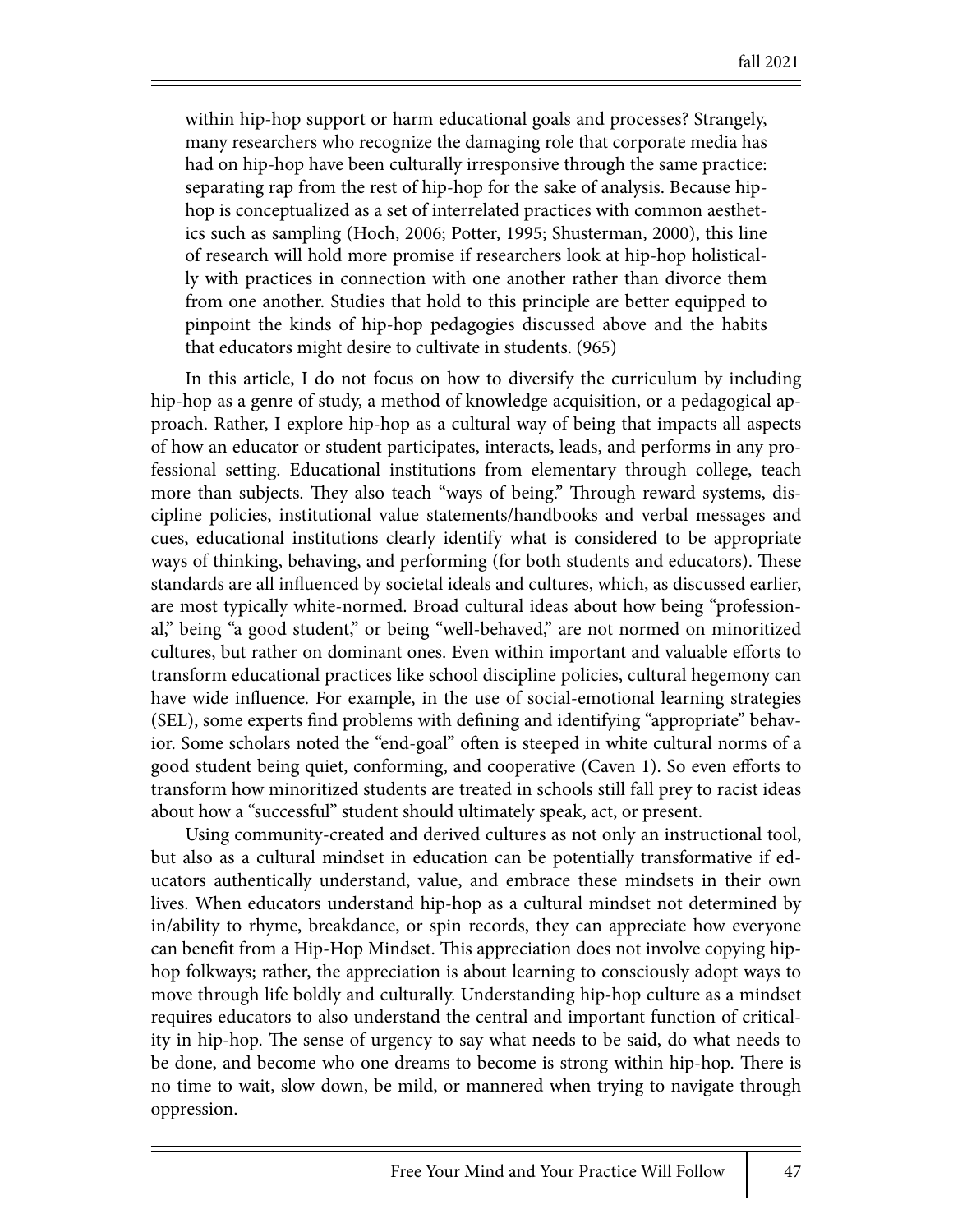Hip-hop culture and all of its elements (emceeing, djing, breakdancing, fashion, and knowledge of self) never were meant to be venues to help minoritized people conform and assimilate into larger society. The culture and its elements were created with the intent of being different, dancing differently, dressing differently, playing records backwards, and obtaining the knowledge of forbidden truths and histories (KRS-One 5). These concepts can be broadened to include generally having a different mindset, a different way of reading society and how to function in it. The messages and deeper forms of understanding derived from the perspectives, actions, and behaviors of hip-hop community members can be seen as a social justice possibility because they build cultural efficacy among communities that have historically been culturally miseducated. Educational researchers who have studied how students experience hip-hop cultural environments and programs have found these initiatives often strengthen student cultural efficacy [positive feelings about one's culture; strong understanding of the components, values, and structures of one's culture] (Jenkins *My Culture, My Color, My Self*; Love *Hip Hop's L'il Sisters Speak*, "Anti-Black State Violence"; Hill and Petchauer; Endsley).

Illuminating the importance of cultural education has become an important aspect of hip-hop research that connects its educational outcomes to other disciplines like ethnic and cultural studies. In the late nineteen-nineties, Manning Marable, a noted ethnic and historical studies scholar, offered an important explanation of the central role of culture in the lives of oppressed people:

For the oppressed, the central and overriding question was one of identity: who are we as a people, what is our cultural heritage, what values or ideals can we share with other groups to enrich society as a whole, and what do we have a right to expect from the state and civil society? Within explorations of culture resides the kernel of an oppressed group's consciousness. (43)

A new vision of leading, teaching, knowledge production, and the physical parameters of campus is needed in education (Rautins and Ibrahim 24; Boyer 10). Based on extensive studies of first generation, low-income college students, Jehangir (15) suggests educational strategies such as the movement towards critical pedagogy (exploring race, class, gender and power); re-constructionist multicultural education (transforming the whole of the educational process); and learning communities (collaborative and cooperative learning tied to a shared living experience) offer important inroads towards change. These educational frameworks are important in the way they focus on the content, structure, and purpose of education. Beyond educational programs that solely help students navigate the terrains of the school, these theories speak to helping students to navigate their sense of self, place, and social belonging both inside and outside of the educational institution. This type of learning not only illuminates the personal lived experience, but also provides a deeper understanding of the plight and circumstances facing their cultural community at large.

To live and know oppression and struggle is one thing, to be provided an opportunity to understand its roots, reasons it persists, and brainstorm possible solutions transforms one's lived experience into critical academic capital and cultural knowl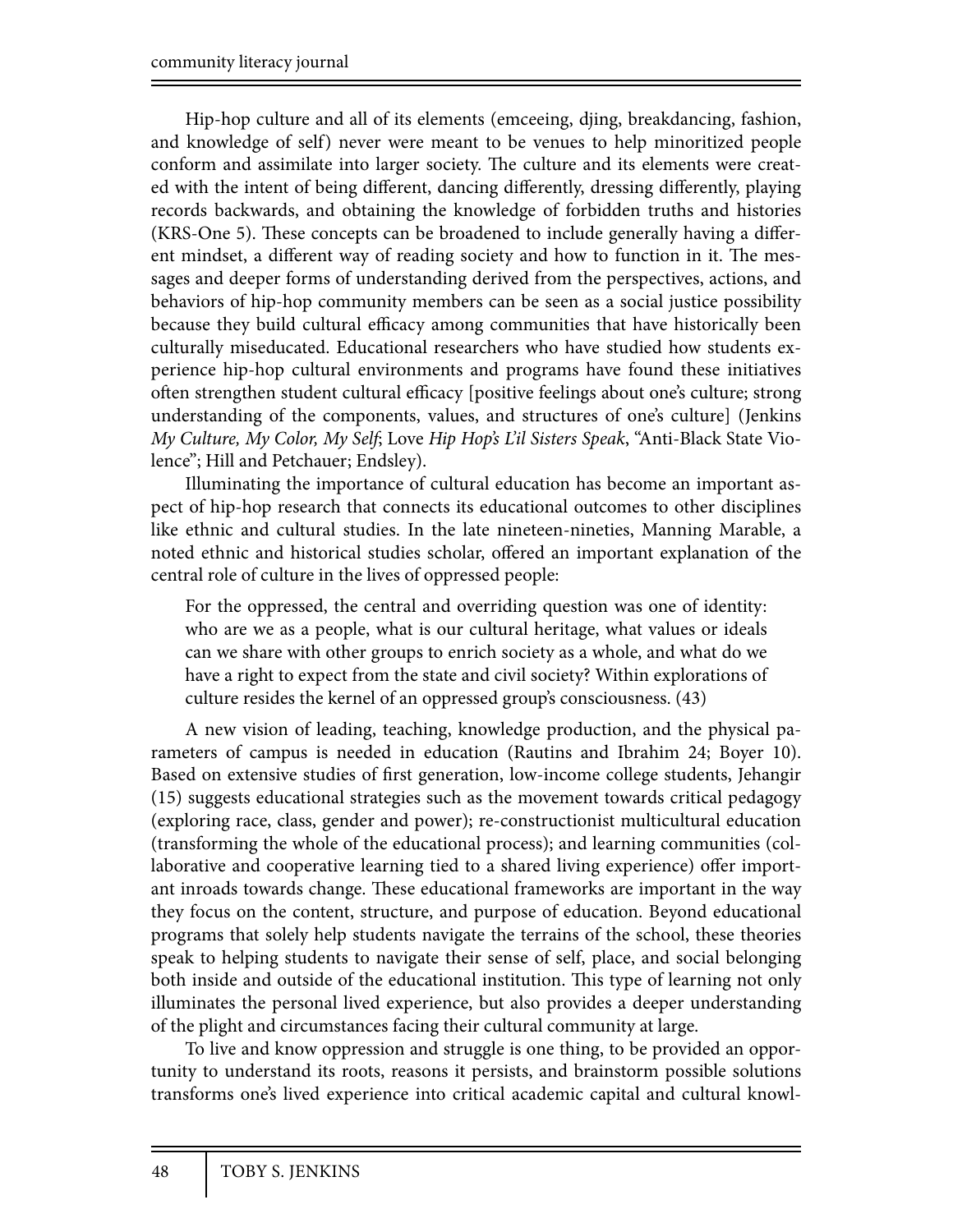edge in the classroom. Students' opinions of themselves, their families, and their communities are influenced by the education they receive; and their ability to critically "read" (interpret, evaluate, and understand) both their cultural experience and the ways in which the larger society systematically manipulates their experiences, can be sharpened in critically dynamic classrooms.

In the book, *Hear Our Truths:* !*e Creative Potential of Black Girlhood*, Ruth Nicole Brown documents and analyzes her community-based work with Black girls. Brown intentionally and explicitly centers the voices of the girls in the research project (their poetry, music, stories, and conversations) to help readers understand how Black girls experience, understand, and make sense of their lived experience. By sharing their critical reflections on social issues, their community experiences, and their cultural histories, Brown clearly illustrates the intellectual gifts of the youth who participate in the program, "Saving Our Lives, Hear Our Truths" (SOLHOT). One of the most enduring messages in the book is its demand for educators to embrace the importance of collective memory within educational settings. In this case, collective memory involves creating learning experiences that encourage students to remember their histories and life experiences and educators to remember their past experiences with girlhood or boyhood. This concept is applicable beyond this one initiative and can relate to the teaching of culture, race, gender, class, or social justice in the classroom. Making time to remember all of our histories and experiences, and to critically reflect on how these memories, cultural wisdoms, and ways of knowing intersect with the present world can be an important form of critical literacy development.

### *Research Background*

In "Framing and Reviewing Hip-Hop Educational Research," Petchauer categorizes hip-hop research into three strands of *focus:* hip-hop education (hip-hop in classroom practice or curricula); hip-hop identities (how youth identity development intersects with hip-hop educational experiences); and hip-hop aesthetic forms ("ways of doing or habits of mind"). The current project falls in the hip-hop aesthetic form strand as the goal was to pull together a framework of the Hip-Hop Mindset. Petchauer offers examples from his research to better explain what hip-hop aesthetics actually looks like in practice:

. . . conceptualizing hip-hop not as a text to be analyzed or included in a curriculum but rather as a set of aesthetic practices containing and producing situated ways of doing (and being) constitutes a third strand in the literature ... For one participant, sampling from various news sources and different classes to complete assignments was "in the spirit of hip-hop." Other participants consciously sampled the experiences of other students and friends to conceptualize education and navigate institutions, which is a form of sampled consciousness (Karimi, 2006). The study also illustrated how some hiphop collegians navigated educational institutions that they saw as part of a hegemonic system that could compromise some of their ideals that were derived from hip-hop. These ideals included a graffiti-derived belief that one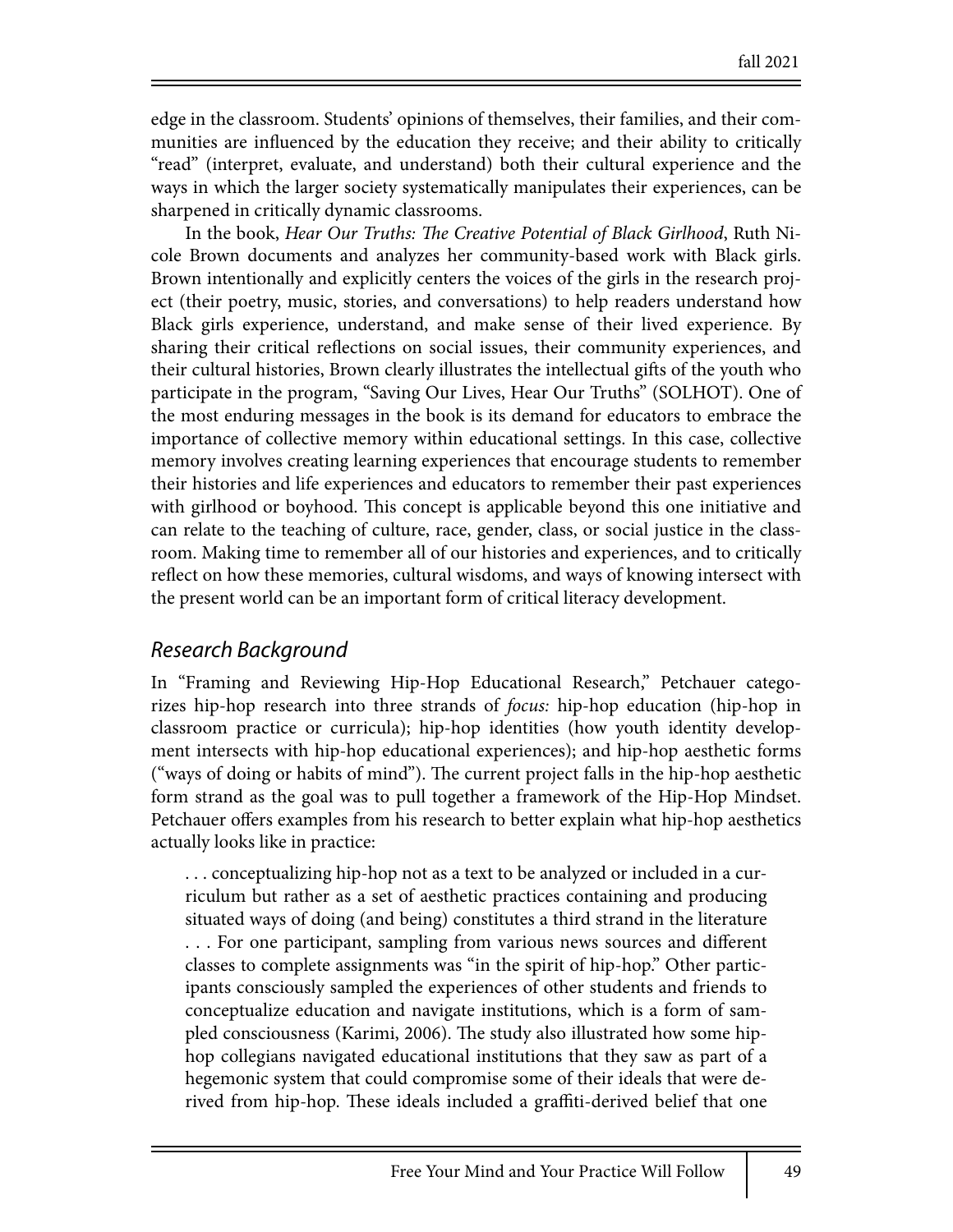should not have to spend money to create art and a rap-derived critical consciousness (Freire, 2002) according to which participants questioned metanarratives and viewed institutions of higher education as containing insufficient representations of knowledge and the world. (961)

At the heart of my epistemological ambitions in this work is the desire to better understand and honor the ways of knowing, being, and doing found in many hip-hop communities. Achieving this understanding is a difficult task because it is almost impossible to demonstrate absolute cause and affect between how one thinks, how they approach practice, and their involvement in hip-hop (Petchauer 948). The reality is people flow in and out of various communities and experiences. To tease out whether observations of attitudes, actions, and approaches is a Black or Latinx American hip-hop cultural legacy, a deeper rooted African cultural legacy, or just a personality characteristic is challenging. Therefore, I do not attempt to make such a call. I unapologetically defer to the voices of the hip-hop community.

Ijeoma Oluo's words concerning acknowledging issues of race are relevant when exploring the presence of a phenomenon and its influence on a situation or person. Olua notes:

It is about race if a person of color thinks it's about race … Our lived experiences shape us, how we interact with the world. And how we live in the world. And our experiences are valid. Because we do not experience the world with only part of ourselves, we cannot leave our racial identity at the door. And so, if a person of color says that something is about race, it is—because regardless of the details, regardless of whether or not you can connect the dots from the outside, their racial identity is a part of them and it is interacting with the situation. (15)

Following Oluo's (5) logic, I rely on the voices of the hip-hop community because their identity within the community is part of them. In this case, these behaviors and ideologies I define as a "Hip-Hop Mindset" can be attributed to hip-hop if those who experience it interpret it as hip-hop. If the participants in this project assign hip-hop to part of their identity, then it is hip-hop because they are feeling or sensing an interaction occurring between their behavior, attitudes, thoughts, or values and their identity within hip-hop culture. Participants could have easily attributed their actions and behaviors to just being a part of their personality, "That's just who I am. I am a confident person." However, when asked, "How does hip-hop culture influence how you show up in the world?" participants responded with characteristics like "being bold" "having confidence" and "valuing creativity". These responses suggest participants link various experiences, histories, and concrete memories centered in hip-hop participation to how and why they now embody those characteristics as professionals.

### *Methodology*

As a result of choosing to place a heavy weight on the voice of participants, I used portraiture to drive the overall methodological approach for this project (Law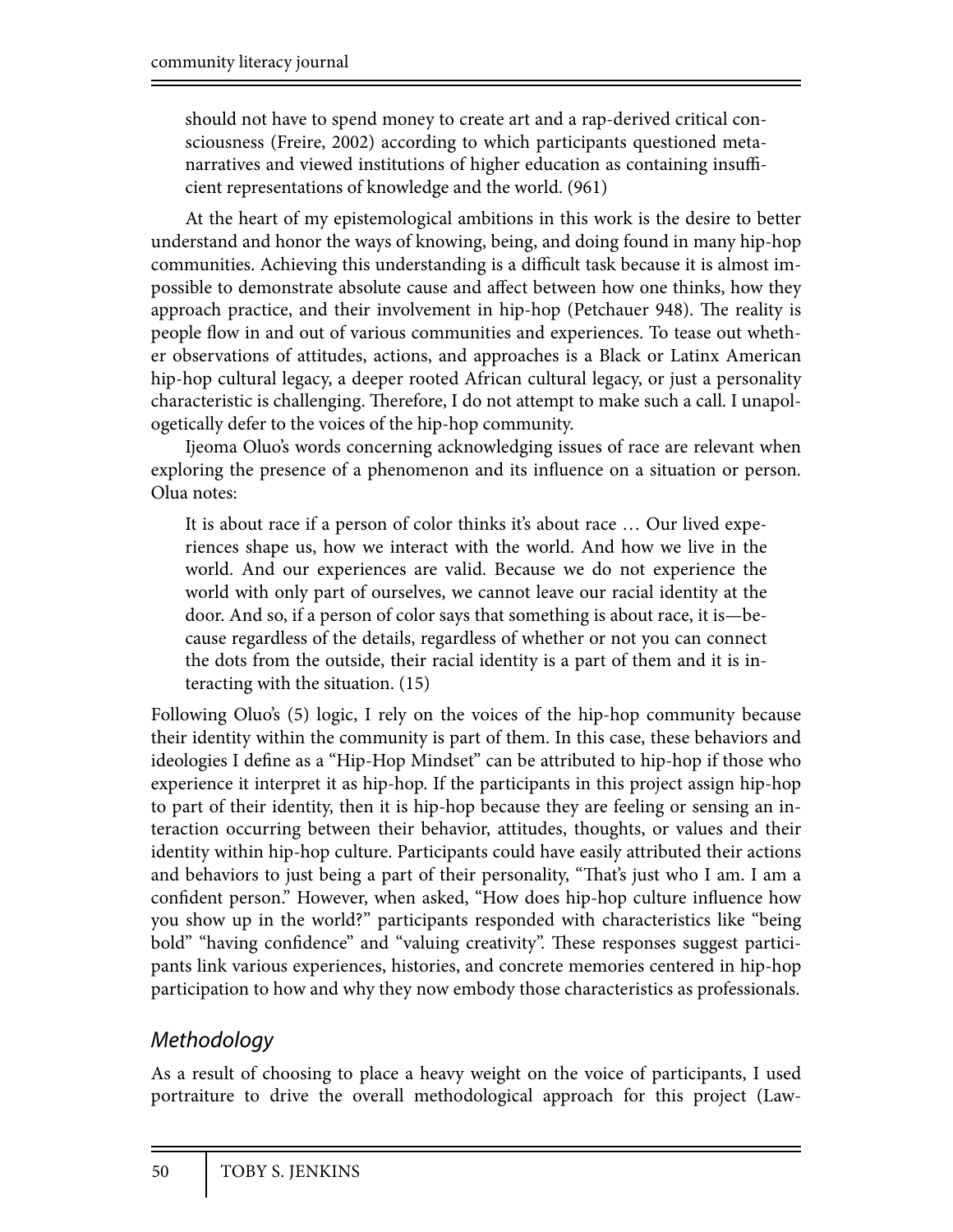rence-Lightfoot and Davis). Portraiture combines science and art to paint a holistic picture of an experience or phenomenon. It shares in the traditions and values of phenomenology, but it expands the boundaries of the methodology by combining empirical and aesthetic description in its focus on the convergence of narrative and analysis and in its explicit recognition of the use of self as the primary research instrument for documenting and interpreting the perspectives and experiences of the people and the cultures being studied (Lawrence-Lightfoot and Davis). Sara Lawrence-Lightfoot, the creator of this method of inquiry, offers the following description:

Portraiture is a method of qualitative research that blurs the boundaries of aesthetics and empiricism in an effort to capture the complexity, dynamics, and subtlety of human experience and organizational life. Portraits seek to record and interpret the perspectives and experiences of the people they are studying, documenting their voices and their visions, their authority, knowledge, and wisdom. (5)

The value portraiture places on an interdisciplinary approach to research, in many ways, is also a value for the idea of the holistic researcher as portraiture allows a researcher to integrate all of their personal and professional interests, talents, and modes of expression into the work. In this regard, as a researcher, I am able to more fully present how I view and analyze the world as an educator, arts administrator, and hip-hop cultural group member. As an artistic methodological form, portraiture demands the researcher cross those boundaries that often separate the researcher from the subject matter and breakdown other boundaries that constrain research into strict, limited concepts of "rigor."

Portraiture places value on the authenticity of the research rather than issues of validity or reliability. The researcher's aim is to authentically represent the experiences, lives, and stories shared by the participants in the study. Whether or not multiple audiences will share the same experience is not a concern. Portraiture affirms every lived experience matters and offers us insight. Another critical component of portraiture is its focus on goodness. A propensity towards goodness does not mean portraits must only focus on positive aspects of a topic, nor does it mean information must be presented in a positive light. Rather, goodness refers to the refusal to be driven by past research tendencies to focus on failure and deficiency. Much research on ethnically diverse students is dominated by pathology. Some of my own early research also followed this path: what are the problems, what practices don't work, what alienates students, why students leave. Within the realm of hip-hop research, much of the scholarship is generally positive and affirming, but hip-hop is not yet viewed as such in the larger society. Broader societal opinions of hip-hop often are negative and deficit driven, as shared by the educators interviewed in this project. In my many years of writing about hip-hop culture, there is always a push back to include criticisms of the music, videos and lyrics. While it is important to have full, balanced discussions of hip-hop that communicate both the love for and criticisms of the music; it is also important to allow the culture to be more than beats and rhymes. The rich layers of the culture shaped by the hip-hop community provide access for people to experi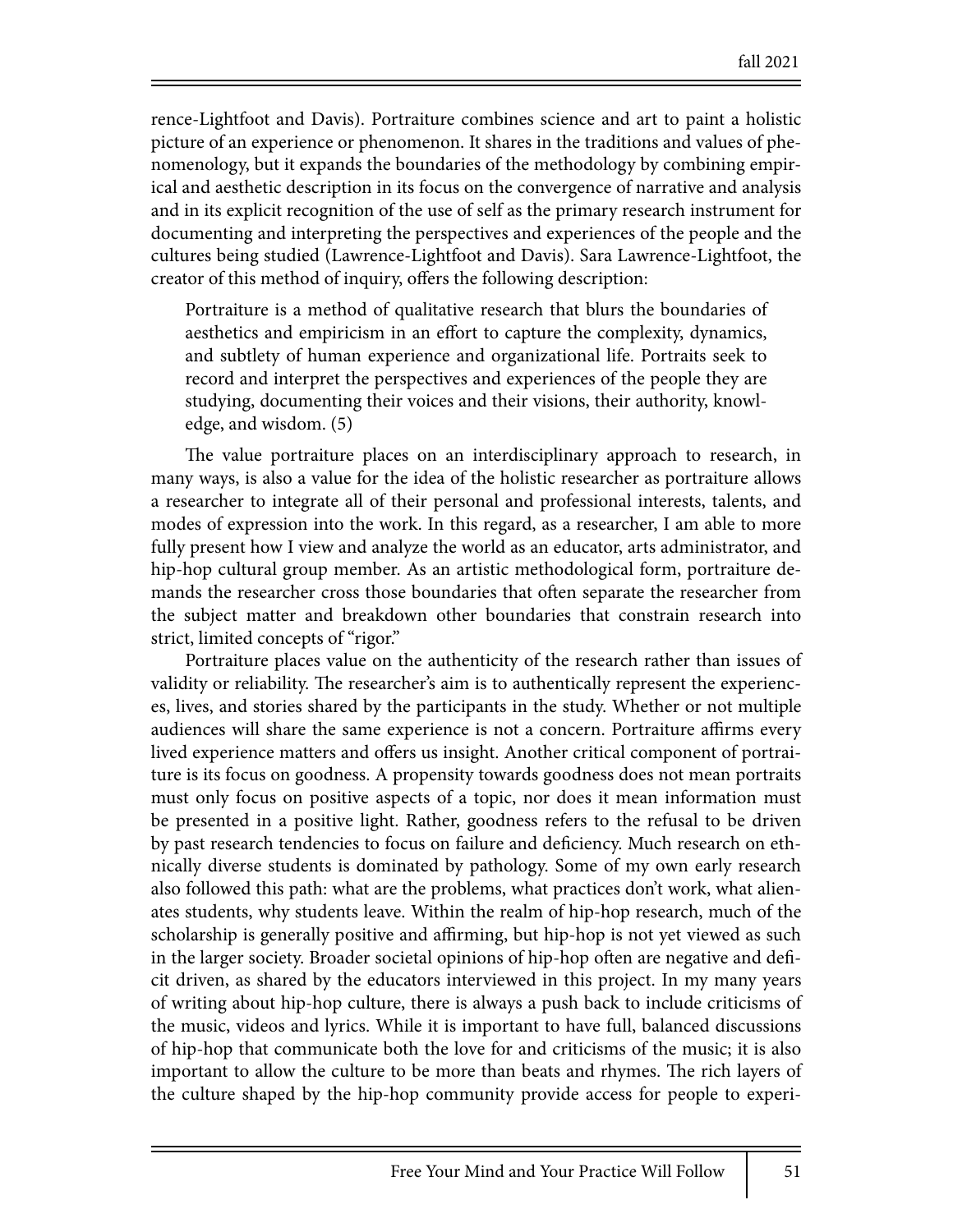ence hip-hop culture through poetry, art, dance, film, non-profit management experiences, etc. Critically dissecting and analyzing these layers does not always require a discussion about music lyrics. Therefore, portraiture is best suited for this study as it shifts the focus to discovering the inherent good in the people, institutions, or concepts studied and explores how the people who experience the phenomenon (hip-hop culture) define or interpret goodness.

### *Data Collection and Analysis*

The conclusions at the core of this project are interwoven and centered in data collection and analysis across three studies.

In Study 1, I explored how young adults defined culture and viewed its utility in their lives (Jenkins *My Culture, My Color, My Self)*. This study involved the analysis of semistructured group and individual interviews with 153 college students across four states and an analysis of their accompanying "cultural self-portraits." Cultural self-portraits were short narrative, life-writing pieces outlining participants' cultural stories. Overwhelmingly, hip-hop was a part of the story many young adults told of their lives.

In Study 2, I focused on hip-hip environments (Jenkins "A Beautiful Mind"). This study was an immersive study of places outside of traditional educational institutions that convened or curated hip-hop experiences. My goal was to observe hip-hop educational environments to better understand the aspects of the culture that were so engaging to youth and young adults (and its implications for educational institutions). This collective case study included extensive time completing community-based observations coupled with semi-structured group interviews (Jenkins "A Beautiful Mind").

In Study 3, the current project, I began with the intent of pulling together my previous articles, books, and experiences with hip-hop in order to generate new understanding from collective work. Beyond my time as an academic researcher and professor, I spent a decade as an arts administrator and cultural curator. As a university cultural center director, I planned many hip-hop events from large-scale 20,000-person audience concerts, to academic hip-hop symposiums, to intimate spoken word lounges. So, I also bring a lens to the work as a cultural curator, which is important because I cannot forget what I have seen while in that role. As a cultural curator, I worked with young adults (hip-hop lovers); rappers, poets, dancers (hip-hop artists); managers (hip-hop executives); and researchers/writers (hip-hop scholars). The commonalities I have seen across these groups also drives my interest in better understanding their shared habits of mind. To ensure a contemporary read of the topic, I added new forms of data and information. I conducted a new literature review, particularly focusing on books written by hip-hop artists. I also analyzed series-length hip-hop documentaries (for access to the perspectives of major artists who I could not interview). I conducted a lyrical analysis of 40 hip-hop songs to map hip-hop language to beliefs, perspectives, and values. Finally, I conducted semi-structured individual interviews with 15 hip-hop educators and scholars-educators who are prominently known for their work in hip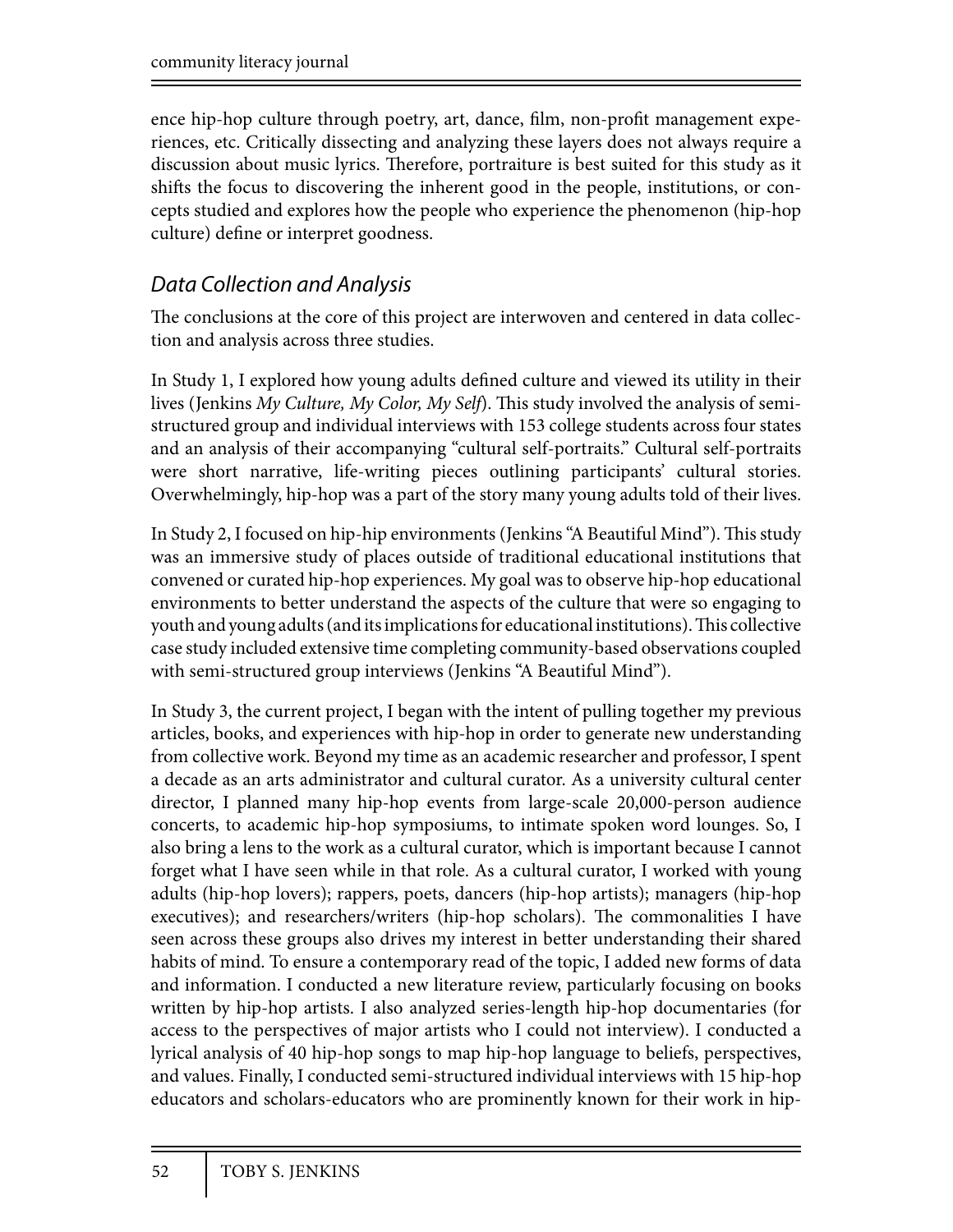hop. Purposive sampling was used to identify and contact educators who have garnered public recognition for their work and have specifically aligned their professional practice with hip-hop culture. Each interviewee was provided an opportunity to revise, restate, and re-check their final interview to ensure accuracy and authenticity (member check).

### *The Hip-Hop Mindset*

Hip-hop culture has been documented and understood to be more than just the music that frames its foundation. The populations of people who identify with this culture and comprise what has now become multiple generations of hip-hop are also made up of more than artists. Hip-hop culture is embedded in the professional acumen of educators, community leaders, and various other professionals, all of whom make up the hip-hop community. Through the research that informed this project, nine hip-hop driven values, beliefs, attitudes, and behaviors emerged. I refer to these themes as "practices." A practice is defined as, "a way of doing something" or "the application of an idea or belief" (Merriam-Webster). These clusters and practices, which form the Hip-Hop Mindset Framework are organized below in Table 1.

Table 1 The Hip-Hop Mindset Framework

| <b>Mindset Cluster</b> | Approach                    |
|------------------------|-----------------------------|
| Practice 1             | Authenticity/Integrity      |
| Practice 2             | Creativity/Originality      |
| Practice 3             | Ingenuity/Cultural Efficacy |
| <b>Mindset Cluster</b> | <b>Drive</b>                |
| Practice 4             | Hunger                      |
| Practice 5             | Competitiveness             |
| Practice 6             | Honor                       |
| <b>Mindset Cluster</b> | Posture                     |
| Practice 7             | Confidence                  |
| Practice 8             | Claiming Space              |
| Practice 9             | <b>Commanding Attention</b> |

### **Approach**

The first mindset cluster is approach. Approach involves three practices: (1) Authenticity/Integrity,  $(2)$  Creativity, and  $(3)$  Ingenuity/Cultural Efficacy.

*Authenticity/Integrity:* Authenticity/Integrity concerns representing oneself or community in a way that is real, clear and true. Hip-hop communities hold cultural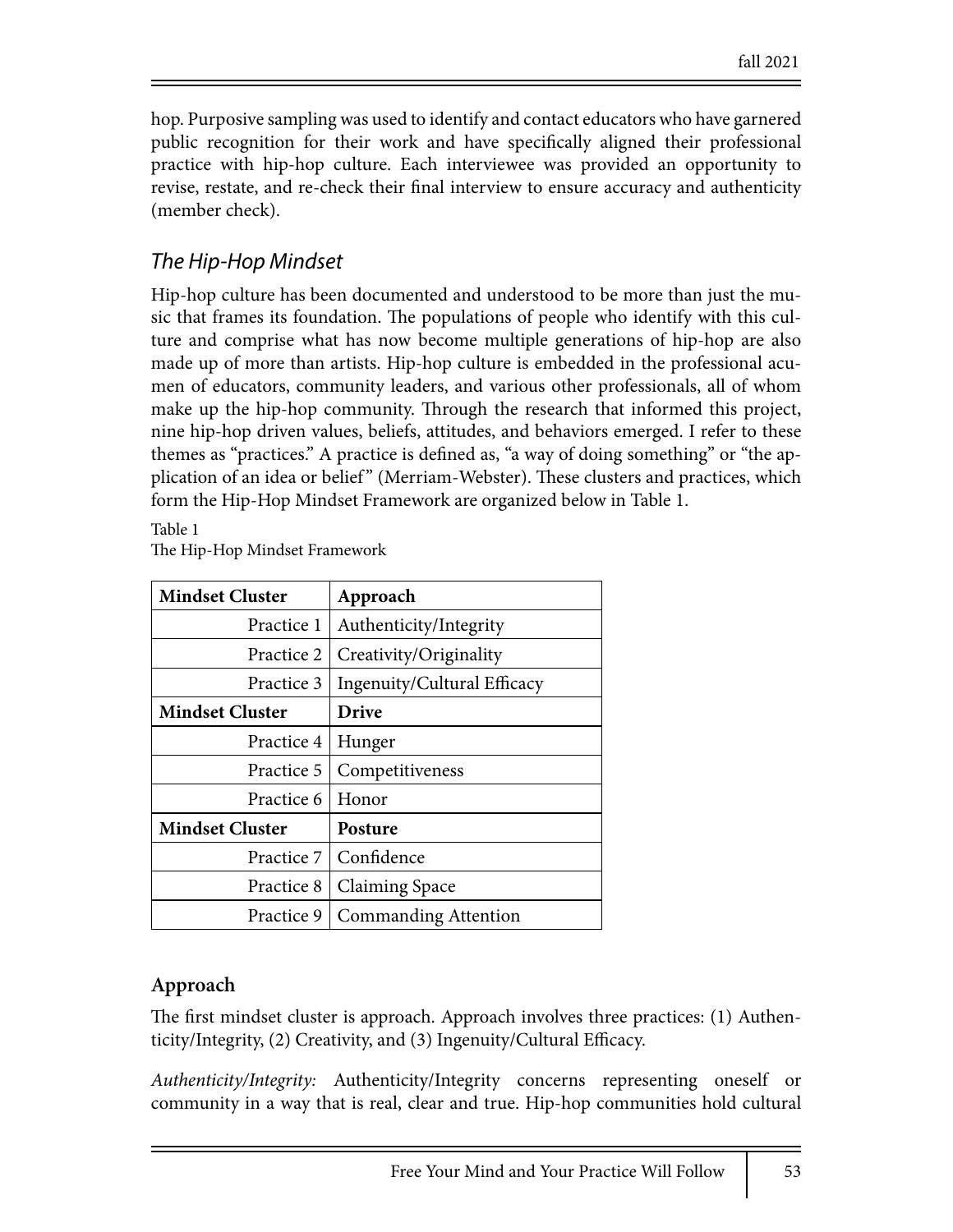group members accountable and expect them to show up as their full selves, not a watered-down version to please others. Authenticity emerging as a theme was not a surprise. I vividly remember how heavy the pressure to "represent" was when I was growing up as a teen in the late eighties. Michael Benitez, Vice President for Diversity & Inclusion at Metropolitan State University of Denver, explains how authenticity continues to hold relevance for him in his current professional life:

When I see people lean on assimilation, lean on losing oneself to get opportunity, that often signifies a willingness to throw others under the bus. [It means they don't value] solidarity and looking out for one another, which results in individual interest as opposed to collective effort. Assimilation isn't an individual act. You have to throw shade on your whole community to assimilate. So, that means your colleagues, staff members, students who identify with your culture or race. When you deny yourself, you are also denying all of them. They get sacrificed and thrown under bus in the process.

Hip-hop's emphasis on authenticity is an important act of racial liberation. In so many spaces, ethnically diverse communities are pushed, harassed, and bullied into being something other than themselves. Willian Bowles, a high school teacher in South Carolina, offers personal insight:

I believe in not being apologetic for who I am. I am at a school where I'm like one of three African American males there. I am not apologetic for who I am because they accept everybody else's normal. So, I be who I am. I be who I am and I dare somebody to say something about it. It's a way that they need to see us. You need to see me live and in color. So, students can know that it's okay to be themselves. I use African American language everywhere in my classroom. I let my students know that I speak African-American language and by doing that I am saying to them, "I want you to be who you are." I need them to feel comfortable with me and I need them to feel comfortable with themselves. And the only way that we can feel comfortable with each other is if we could communicate effectively-not in a foreign language that makes us feel less than.

The culture of authenticity within hip-hop can be appreciated not so much as a *pressure* to keep it real, but rather a *permission* to keep it real: to claim the community; to honor one's mother tongue; to be loyal to the crew; to name one's experience; and to speak one's truth. For people who do not identify with the music or culture, cultural authenticity may not be connected to hip-hop. As shared earlier, the Hip-Hop Mindset is not about copying hip-hop behaviors. Rather, the Hip-Hop Mindset is beneficial simply by how it gives a person the permission to be themselves. *Authenticity/Integrity* is a Hip-Hop Mindset that can be adopted, regardless of whether a person identifies with the culture. Hip-hop culture is on the other side of racial assimilation. It does not gently nudge hip-hop community members to be authentic; it gives a sense of urgency the community demands accountability.

*Creativity:* For this project, I interviewed 15 elite hip-hop educators. According to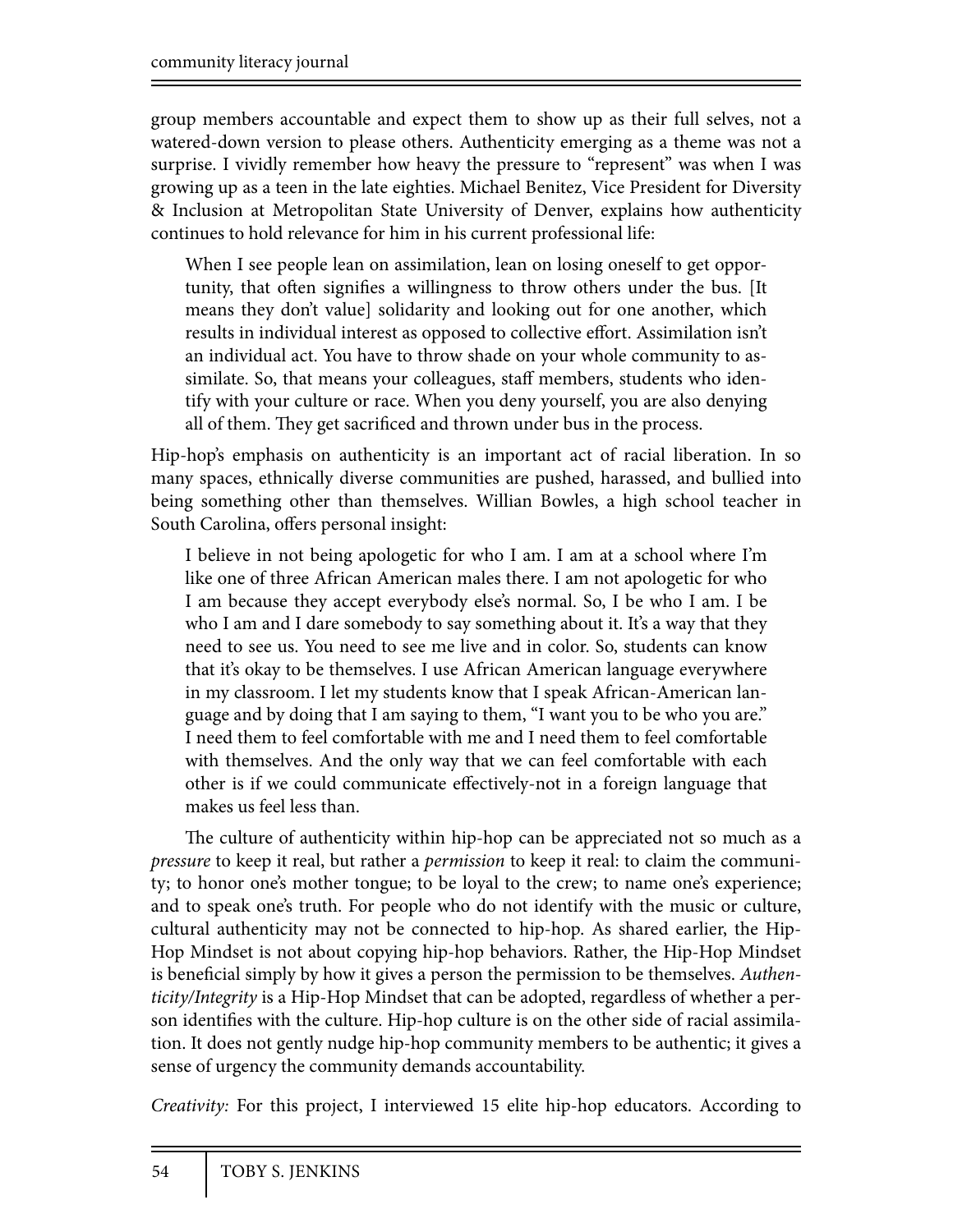the *Sage Dictionary of Social Research Methods* (Jupp 85), elite interviewing is the use of interviewing to study those at the top of any system whether its sport, academia, religion, etc. All of the professionals I interviewed have achieved various forms of success, whether it is personal freedom and accomplishment, recognition in the field, or a solid professional reputation. One of the first questions I asked each of them was, "How does hip-hop culture show up in your professional life?" All 15 participants talked about creativity. Many shared being original and/or unique is critical in hiphop and a major goal in their own careers. There is a value for innovating—being able to transform or remix something old into something new. There is a popular saying that hip-hop is about flipping something out of nothing. However, a deep examination of what hip-hop communities have been able to create indicates this statement is not quite true. As Andre Perry, Senior Fellow at the Brookings Institute asserts, "Something doesn't come from nothing. The question is do you see value in what most people see as meager? Do you see utility in what others would disregard as useless?" (134). Some people are able to read their world (their community, their life experience, their family) differently. It is a different type of cultural literacy, a literacy of cultural abundance and resistance. The young people who created hip-hop did not look at their lives and see useless junk. They looked past society's negative labels and saw their own talents and skills and created their own opportunities. The creative mind in hip-hop could turn a piece of cardboard into a dance floor and a record player into a music instrument. Hip-hop minds are always working to stand out, to be different, and to contribute their own unique flavor. This is a different measure of successful practice than meeting the standards and effectively doing the same things others are doing.

*Ingenuity/Cultural Efficacy:* Ingenuity concerns being clever and inventive. It is tied to the idea of cultural efficacy because before young people can develop inventions, they first must believe in their ingenuity and culture. As shared earlier, cultural efficacy is an optimistic belief in, appreciation for and respect of one's culture and the people in it (Jenkins *My Culture, My Color, My Self* 58). So many formal institutions within American society (education system, criminal justice system, religious institutions, etc.) continue to teach racially minoritized communities they are not enough. Hiphop culture responds not by shrinking away in self-doubt, but by amplifying hip-hop communities' cultural ways of being and doing. When society's intellectual production (books, media, educational curricula) devalued Black and Brown voices, the hiphop community answered by creating a movement wherein young people embody all the qualities society hated in them. Hip-hop took neighborhoods that had been economically destroyed by racist redlining and business development practices and transformed them into famous cultural landmarks in the public imagination.

Housing projects like the Marcy Houses and Queensbridge Houses were not spaces of shame because rappers claimed these communities as home, giving a sense of cultural pride to those who lived there. The hip-hop cultural response to a society that portrayed Black and Brown youth as unintelligent was to get paid millions of dollars for a career that required them to write and speak. Hip-hop artists do not whisper their thoughts; they project their voice and scream their emotions at society. A Hip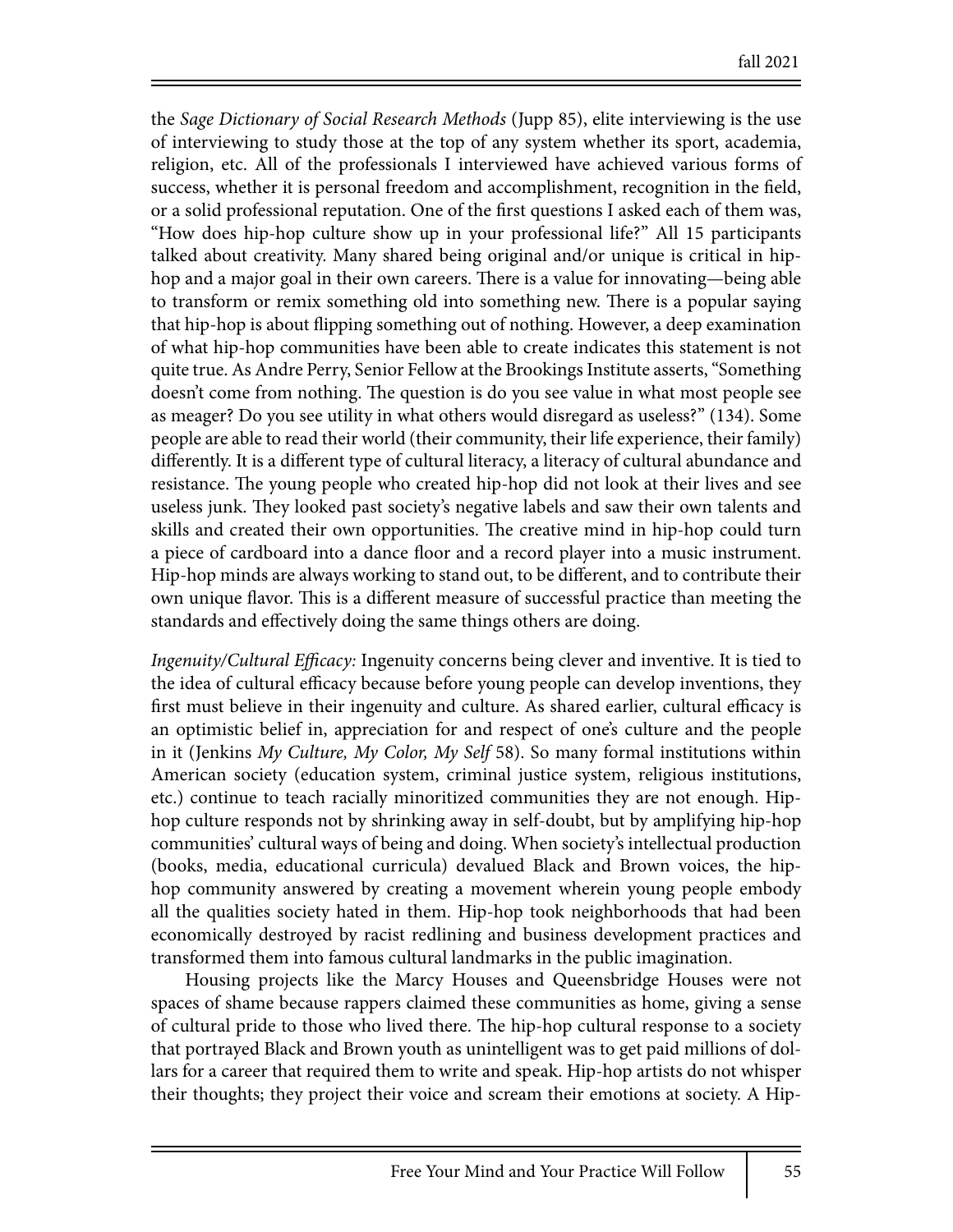Hop Mindset means not depleting one's cultural joy or shrinking away from telling the truth to fit in within white cultural spaces.

Educators with a Hip-Hop Mindset give themselves permission to do what is just and right. Educators should not have to ask permission to fight something like racism. Hip-hop culture reminds educators of their strength, endurance, and ingenuity and pushes them to invent unique paths, find new ways to view obstacles, create change and new strategies of resistance; and remain committed to their students, cultures, and communities. When I asked interview participants for one word that best described hip-hop culture, Bettina Love answered indomitable. "You can try to knock us out, baby, but we have an indomitable spirit. You can come with all you've got to trip us up. We're still going to figure it out. Ingenuity to the core."

### **Drive**

The second mindset cluster is drive. Drive involves three practices: (1) Hunger, (2) Competitiveness, and (3) Honor & Kinship*.* 

*Hunger:* People can be hungry for a lot of things—hungry for job opportunities, hungry for social change, hungry to make a difference, hungry to make a mark in the world. Hunger in hip-hop is about being very keenly aware of an opportunity, to work hard for the opportunity, and to acknowledge one's shine while doing great things. It is important to stress the word hunger brings with it particularly important sensibilities. Describing someone as hungry calls forth a different impression than describing someone as motivated. There is a sense of urgency that comes with hunger. A person who is motivated to eat might wait in line, a person who is hungry or starving might cause a scene. Andre Perry explains it perfectly:

There's a level of hunger that I think is quintessentially hip-hop. I want it like a hungry rapper. I want to get on. I think that's a universal feeling of "wanting to get on." All kinds of people know what it is to seek opportunity. But that idea was introduced to me largely through hip-hop. There is this intense desire to get an opportunity—to get on the stage, to get a record deal, to get in a magazine, to be known and to be recognized. And it's not just for the fame, but to literally be seen and heard. It's about having a level of importance and impact. It can come off as being ambitious, braggadocios or even flamboyant at times. But if you're in hip-hop, you know, that's what we are all searching for, validation, each and every one of us.

Whether it is through the lyrics penned by artists, the curricula created by educators, or the community programs developed by nonprofit leaders, hip-hop community members are acknowledging young people are ambitious, skilled, talented, and intelligent. Similarly, education systems need to acknowledge and recognize different forms of academic and professional ambition and performance. Too often education systems want students to study subject matter the system chooses, participate in activities the system creates, achieve standards the system sets, and meet these goals while following rules of conduct and behavior the system establishes. Often these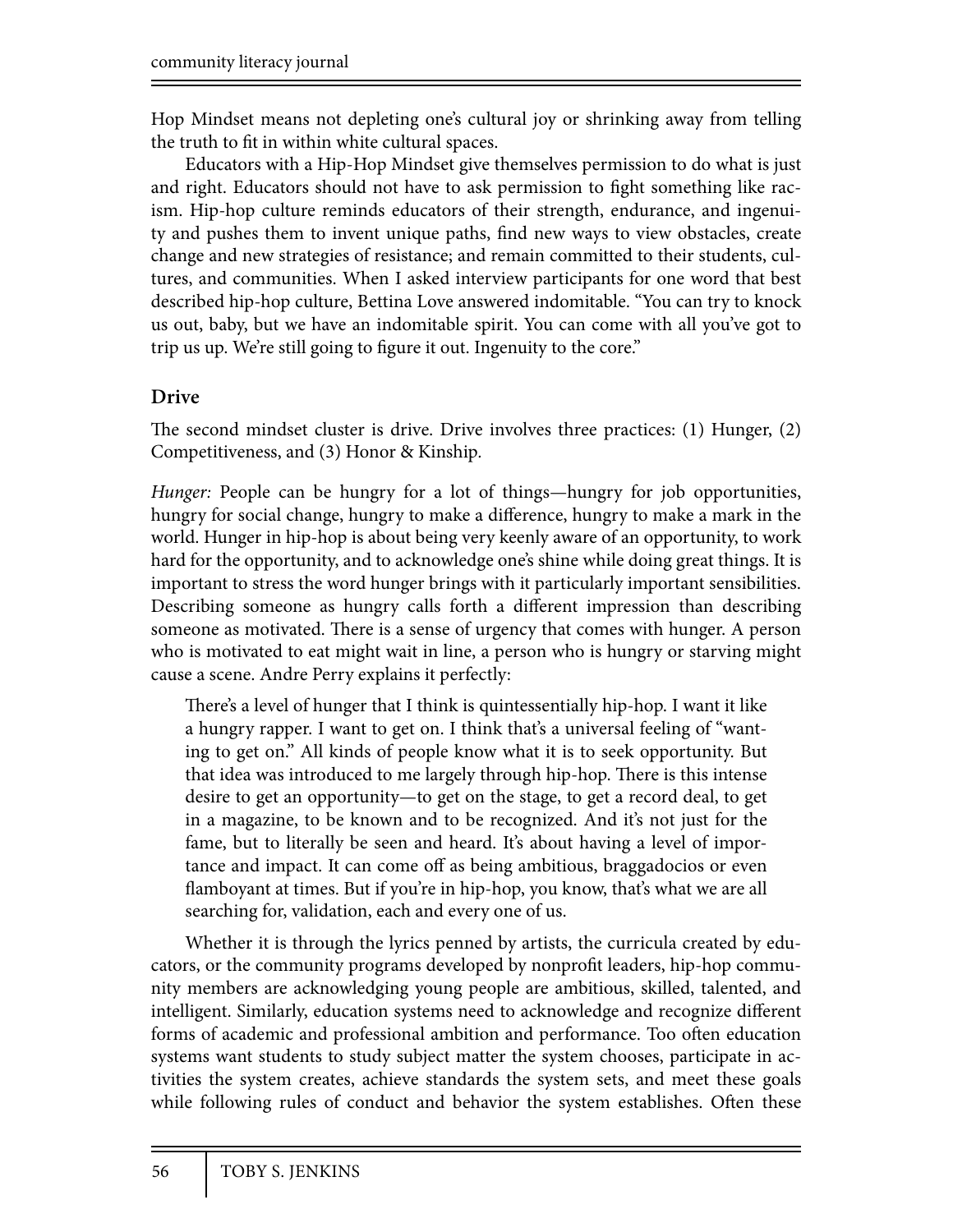rules of conduct privilege cultures of quiet. But what if one's ethnic culture is not quiet? What if the process of working, achieving, and grinding is an active, lively, vocal, and energetic experience in the cultural community? Consider the difference between a lively family dinner gathering and a quiet, structured formal dinner. Just because a person is too uncomfortable to eat in certain settings does not mean they are not hungry. Educational settings can feel restrictive for both students and educators. Superintendent Baron Davis affirms the need to push against cultures that restrict bold ways of being:

Hip-hop's history gives you the sense that in order for you to be heard, you've got to be loud. I'm a superintendent. So of course, I know there are a lot of spaces where young people are told not to be loud. But hip-hop gives me a different, philosophical understanding of loudness. When you play your hip-hop music, it doesn't sound the same when it's low. It doesn't have the same energy when it's played low. It has to have a certain decimal level in order for it to even sound right. So that's how I feel professionally. Sometimes you've got to have a boldness about your work.

How might educators achieve if they were allowed to let loose and be culturally free without being viewed as too much—too loud, too rowdy, too active? Crystal Endsley, Associate Professor of Africana Studies at John Jay College of Criminal Justice shares:

Hip-hop taught me that it's okay to be a lot. I get called "intense" sometimes . . . I think of Missy [Elliott] and how she's fearless. She is fearless with it. She's so secure in who she is or at least she presents that way. Growing up watching her, I was like—oh, okay, this is a way to move in the world. Just extra bold.

Hip-hop community members want to feel totally and completely alive throughout the entire process—setting the goal, working towards the goal, and achieving the goal. This aliveness requires the field of education to make space for the vivacious, expressive, lively, energetic, hungry spirit that has always been a part of African cultural sensibilities (Boutte et al.; Boutte "And How Are the Children?"; Asante; King).

A vivacious classroom allows the freedom and flexibility for a noisier environment, for students to speak in their mother tongue or cultural language, and for participation to be unrehearsed, uncoordinated, and extemporaneous. In his work focused on "ratchetdemics," Christopher Emdin (as cited by Bump) offers an idea of what such a vivacious classroom experience might look like:

Black and brown students who may be loud, or who may speak in slang and colloquialisms and relate more to hip hop than Hemingway, are taught from an early age that their "ratchet selves from the 'hood" must be opposed to their academic, intellectual selves, he said. ('Ratchet' is a hip-hop term derived from wretched that can mean loud, nasty or cool among other things, depending on context.) … It's a theory Emdin, a self-proclaimed "ratchademic," calls "Reality Pedagogy" and in it he asks educators of black children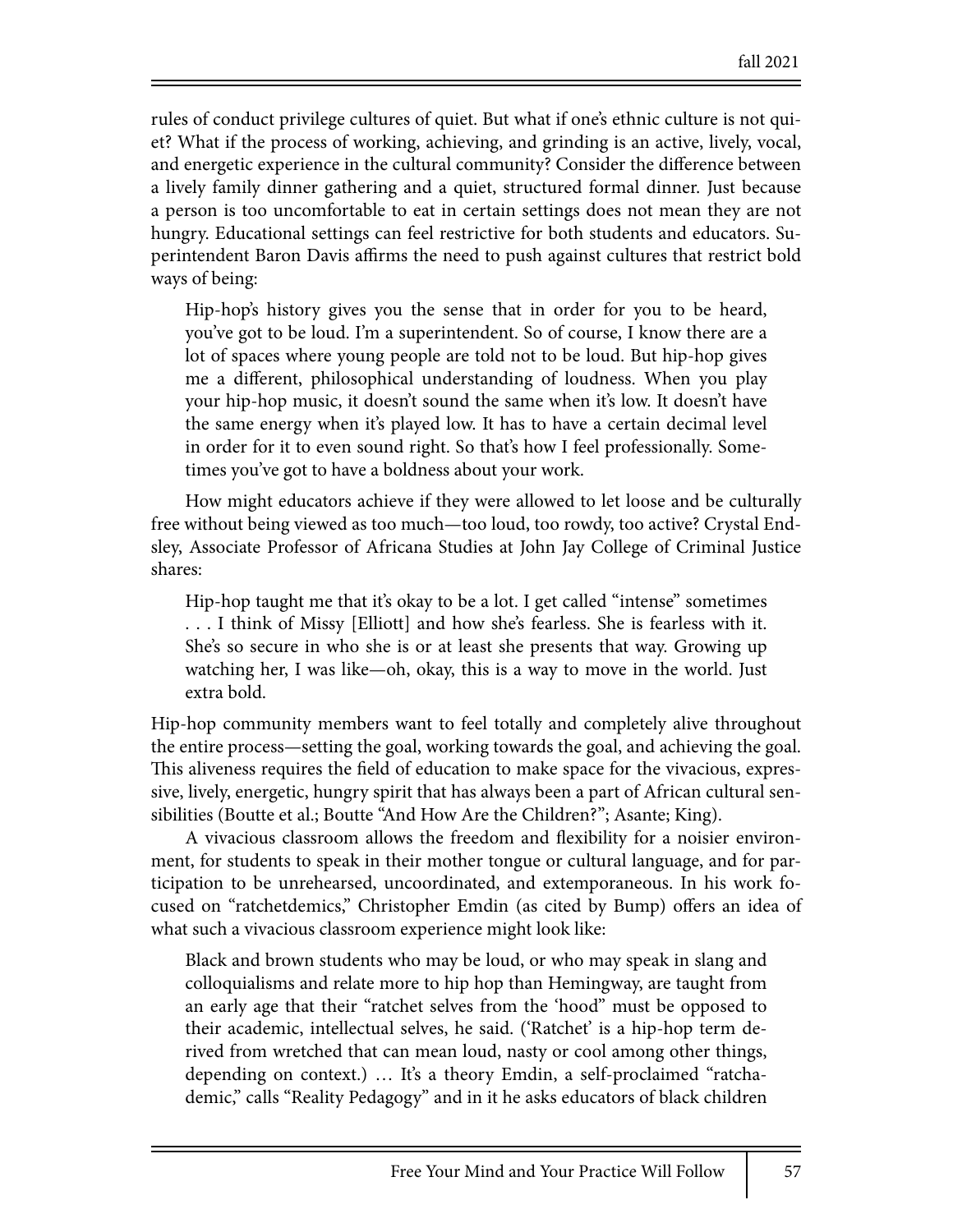to consider adopting the style of the preacher in a black church — playful and soulful, with a tendency toward rhyme, storytelling and call-and-response (can I get an amen?). (Bump)

*Competitiveness:* Having high expectations and ambition to be the best is probably viewed as a core value at most schools and colleges. The question here is do those high expectations extend all students? Do those high expectations extend to all faculty? Are there high expectations of and a bright future expected of a first year, Latino male instructor? Is he allowed to pursue his own ambitions, in his own way? I ask these questions because his cultural path to blazing trails as a new educator might mean he brings a countenance thick with swag into the school building. Can he do that, or must he be mild and meek in order to be accepted?

The spirit of competition in a hip-hop cypher is simultaneously intense, intimidating, nerve-racking, exciting, inspiring, and life-giving. Participants walk away from the space not bruised or defeated, but hyped, joyful, happy, and determined to crush it next time, even if they messed up. Healthy competition is a great thing, but most professional institutions have not mastered the art of creating spaces for healthy competition. Yet, these spaces exist in hip-hop communities. In hip-hop cyphers, young people demonstrate how healthy competition gives them life. The competition gives them reasons to get better or to get up in the morning. It gives them a reason to come back into the space. Also, hip-hop culture helps educators see both they and their students need to feel the fire of competition and stop running away from it. The reality is everyone wants to be great—educators and students. However, a cultural shift is needed to allow our educational spaces to free, open and energetic, intense and competitive, and healthy to support the natural pursuit of greatness for all in the community. In some communities, "achievement" is not a quiet enterprise.

*Honor & Kinship:* Honor emerging as a Hip-Hop Mindset made me feel proud as a fan of the culture. Too often, hip-hop is painted as deviant and disrespectful. For ethics like generosity, respect, love and a welcoming spirit to emerge as essential practices within hip-hop culture is refreshing. Hip-hop has become such a global phenomenon because it attracts people to it rather than repelling people from it. Rather than making others outside of the culture feel limited or less than (not fresh, not cool, not dope, not down), hip-hop culture affirms the fresh, the cool, the dope, and the down for those in authentic proximity to hip-hop culture. Listeners feel fresh when vibing to a hip-hop song. The energy is contagious. Schools should adopt the honor and kinship promoted in hip-hop culture. Instead of making students feel self-conscious and less than with the implication that how they show up in school is not welcome (imposter syndrome), schools should affirm students' identities and cultures and encourage students and educators to celebrate their abilities.

One of the most basic ways to understand honor in hip-hop is through the concept of respecting the mic (and thus the person on it). Being a listener in a hip-hop community is an active process. Listening also requires one to be a supporter and an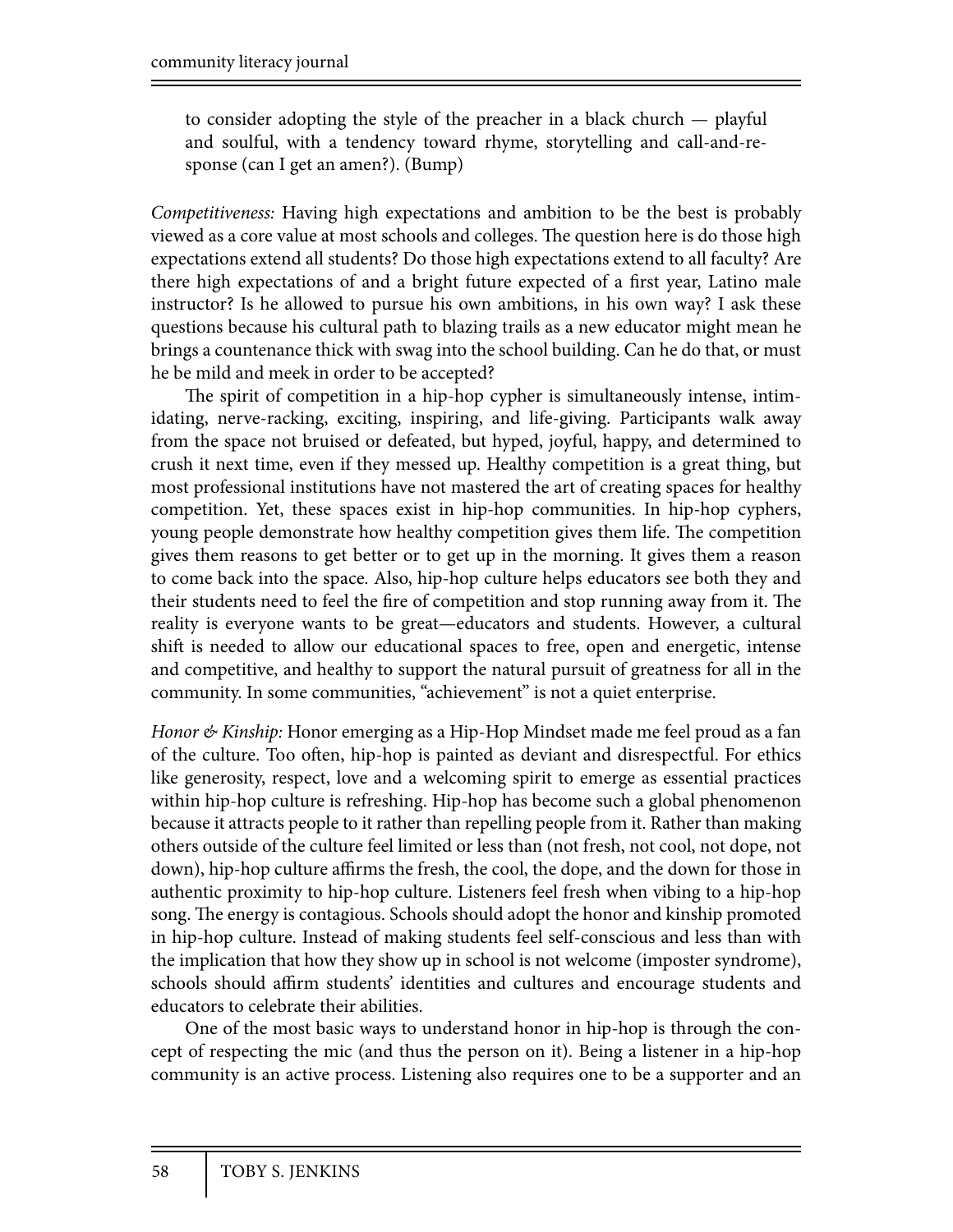encourager and promotes honor and kinship in hip-hop communities. Crystal Leigh Endsley explains:

I'm a spoken word artist and the stage, in general, taught me about confidence. But those hip-hop rich spaces also taught me how to be an audience member too. It taught me that when someone else is on stage and they do something really well, to applaud them. To have a generous attitude. In hiphop "behaving properly" when I'm not the one on stage, means giving the other performer the claps and response they need to feel good. Because as a performer you feed off of that. What gives you life when you're on the stage is the audience reaction. So, when you sit in the audience, you try to give that energy to other performers. Don't hold it back, don't save it for later. Keep that energy and focus on the stage and in the audience. And that applies in a real hands on way to regular life. If anyone in your life does something well or someone's having a really hard time, you show them real, vocal support. In an open mic, if a poet stumbles on their words, it's the audience that claps back up their confidence and gets them to start again. We've got to be that for our friends [students, colleague, supervisees]—being able to really embody support for people.

Behaving properly pulls into the familial and community ethic also present in hip-hop culture. Many of the educators interviewed for this project noted the importance of impacting the community through their work. As Tony Keith Jr., an independent scholar and activist notes, "Hip-hop is about asking yourself how can I make this accessible, make it plain? Let's make sure that the knowledge matters to the community." Community matters in hip-hop because there is a recognition of kinship and a sense of belonging to each other. Michael Benitez notes, "When you think about it from a literal standpoint, hip-hop requires a community … you can't be the only one in the space. And the connectedness that happens when that community gathers there's nothing like it." Hip-hop is the community life experience artists pull from to tell stories in their lyrics; it is the community's interests and passions that community organizers tap into when they create programs and interventions; it is the community's style and swagger designers pull from to create hip-hop fashion; it is the community's needs or experiences hip-hop scholars research and write to advance understanding and social change. The community is central to any form of hip-hop production. Therefore, researchers must explore whether the centrality of the community in the hearts and minds of educators. For Emery Petchauer, community is the foundation of his work:

I try to create educational spaces where students can see themselves as participants in the community rather than approaching community members as a kind of transaction. So, what does this have to do with hip-hop? I know from my experiences in hip-hop that when resources and assets are better connected, that changes the conditions and allows for really dope stuff to happen that you couldn't have imagined.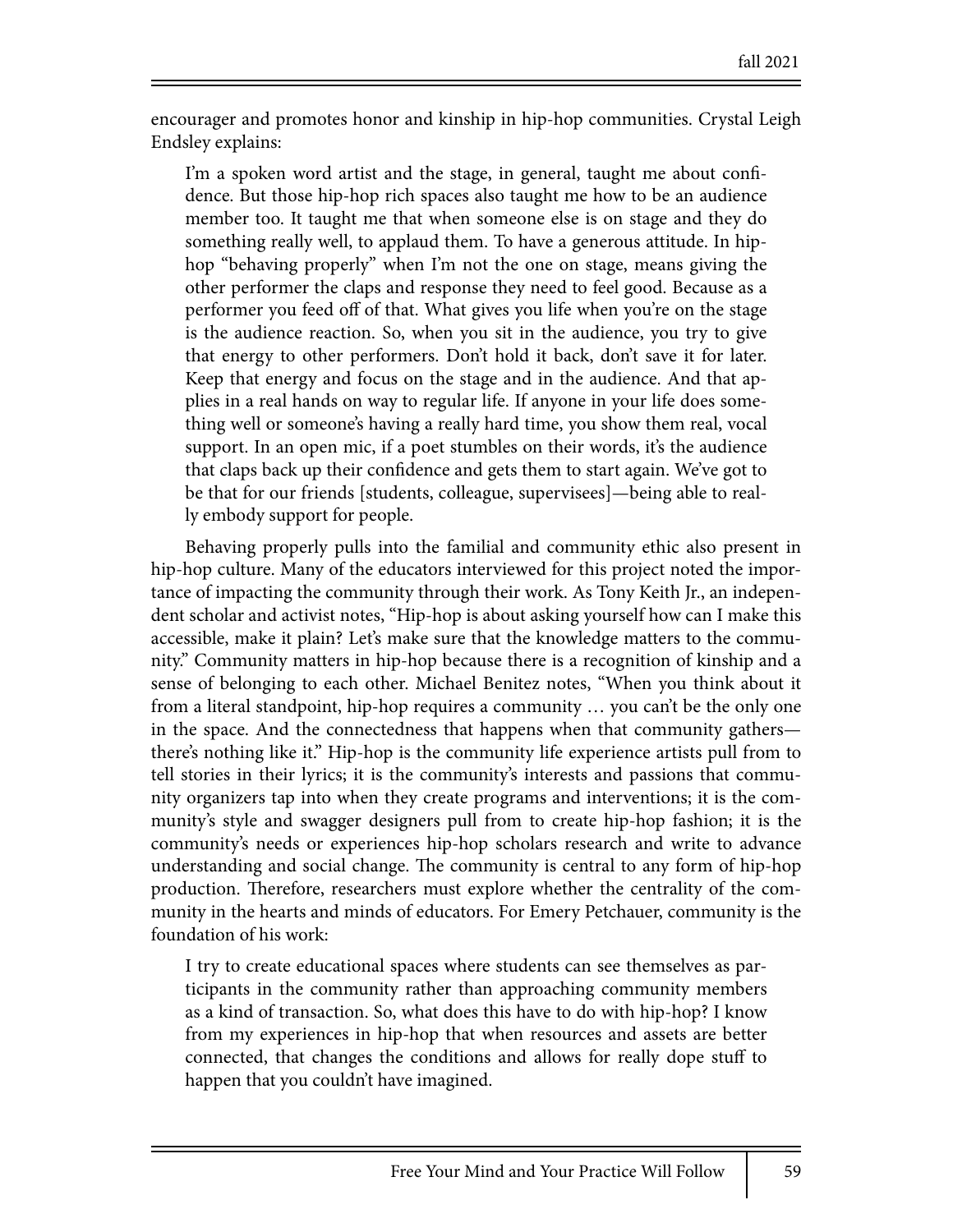To better understand what Petchauer means by the idea of approaching community as a transaction in education, consider how community service or social justice initiatives are often approached as assignments, projects, extra-curricular experiences, but not as the collective responsibility of the educators and students in the school. If social justice were approached as a collective responsibility and core outcome (not just an idea to be studied or a project to experience), then achieving that goal would permeate throughout the institution.

Community asset mapping (McKnight and Kretzmann; Kerka) has long been offered forth as a viable practice by which educational institutions can begin to identify, value and better understand the assets (in the form of skills, knowledge, and expertise) available within their surrounding community. Tapping the local community as guest lectures, visiting scholars, master teachers, artists in residence, leadership trainers, or sites for experiential education and professional development situates the community as a powerful resource to help transform the school, rather than as a victim in need of the school's assistance. Aysha Upchurch, Lecturer and Director of HipHopX at Harvard University, explains hip-hop culture is what centers her sense of humanity:

Hip-hop also reminds me to believe in humanity—that humans actually want to gather together in love and in peace. I've been able to see people gathered. I've been gathered. I've gathered with people where there's no shared spoken tongue. We are all in a space together and while we can't even talk to each other, we can still vibe and feel each other. It helps me believe that evil is taught. In our natural state, we all want to two-step at the same time. So, it helps me remember that the rose-colored glasses that I want to wear, it's okay to put them on. I can believe in humanity. I've seen how hiphop can bring us together. It reminds me to believe that humanity is not utterly unsalvageable. We want to gather and have joy and love.

### **Posture**

The final mindset cluster is posture or one's presence within their professional space. The three practices related to posture are:  $(1)$  Confidence,  $(2)$  Claiming Space, and  $(3)$ Commanding Attention*.* 

*Confidence:* Most often, confidence in hip-hop is interpreted as swag—an attitude of assuredness personified through the way a person presents or carries themselves. Edmund Adjapong, Assistant Professor of Education at Seton Hall University clearly sees how a Hip-Hop Mindset has influenced his beliefs and sense of professional confidence. A naturally quiet academic, embracing a braggadocious sense of self-worth has been the extra-support Adjapong needed to navigate culturally difficult spaces in higher education:

I think hip-hop gives me kind of a bravado attitude … In order to be successful as an academic and in order to be successful in hip-hop, you have to be confident. So, in many ways you really have to have high self-awareness. You have to be aware of your talents and what makes you special—that's the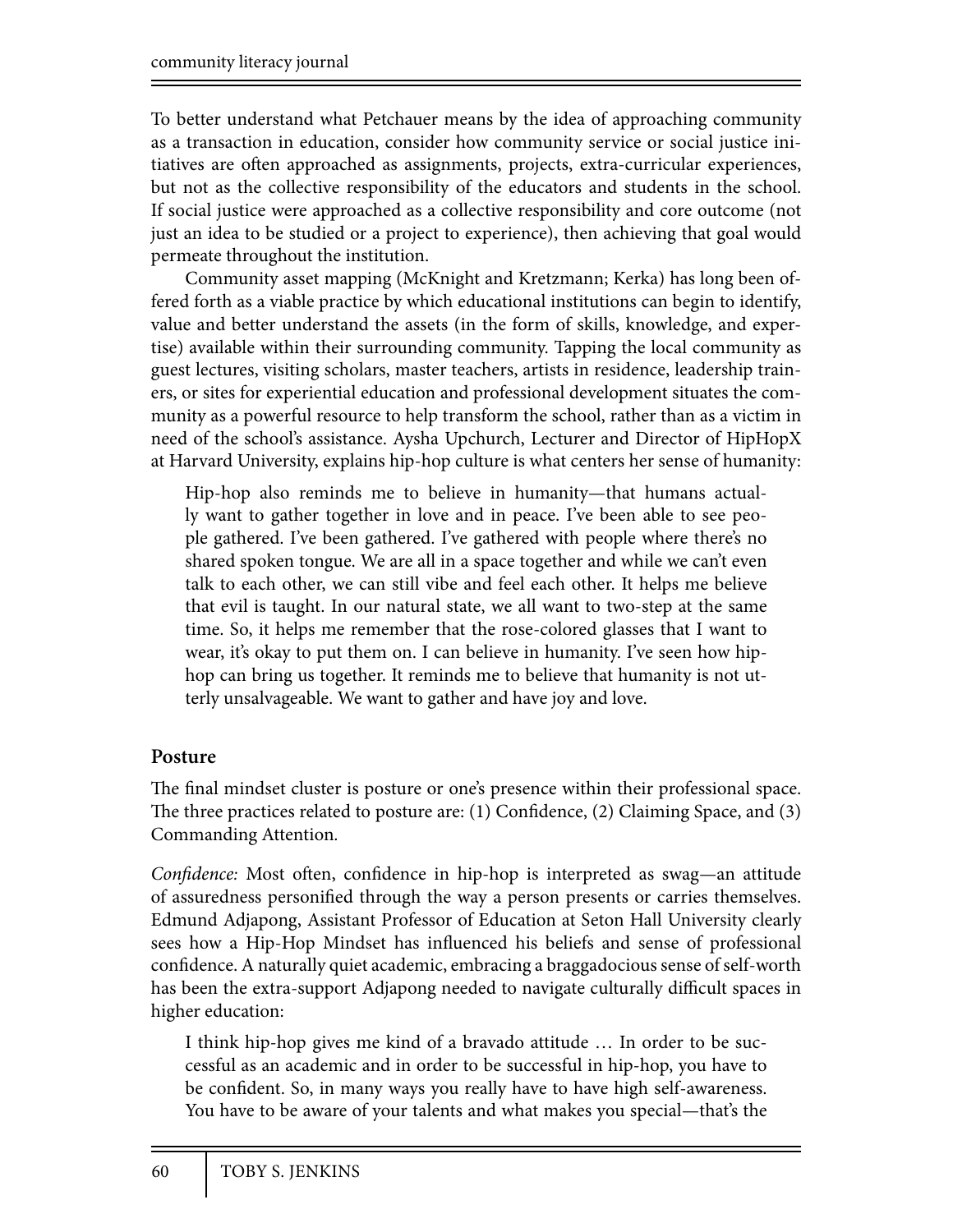confidence. If you don't know who you are, then the world can depict or perceive you as other. They can make even you believe you don't belong. Knowing who you are allows you to also know that you deserve to be here. I think that has helped me a lot in academia. It's been really useful when I'm navigating spaces where I'm the only Black person … or I'm the youngest person.

In his reflection, Adjapong describes how cultural confidence does more than promote achievement; it promotes functioning in intimidating spaces. Timothy Jones, independent scholar and community activist, explained the confidence he has inherited from hip-hop culture influences both his approach to work and ultimately his desire to keep working:

Some may view it as over-confidence, some may view it as arrogance, but one of the attitudes I get from hip-hop is knowing that I'm fearfully and wonderfully made. Knowing that there is something that makes me uniquely me. So, even if someone is doing the same thing that I'm doing, there's a way that I do it that's uniquely mine. And I pull that from hip-hop. I apply that to how I may design a workshop. I use that to encourage myself at times when I don't necessarily wake up feeling like I'm on top of my game or that I should still even be in the game.

Ian Levy, Assistant Professor of School Counseling at Manhattan College, noted the sense of acceptance he felt as a college student first trying his hand at hip-hop sealed the deal for him. He had found his cultural home. The love, welcome, and embrace he felt within the hip-hop cypher communities gave him the confidence and belonging educational institutions did not. Participating in hip-hop experiences helped Ian to overcome educational self-doubt, which is incredibly important because of the position he now holds. Many young people would never think a college professor would have had a rough time in high school. With "imposter syndrome" being such a pervasive and common experience in education for so many BIPOC students and educators (Tucker), confidence is a critically important mindset. And unapologetically displaying confidence (boasting, bragging, or talking noise) is a necessary act of resistance.

*Claiming Space:* Claiming space concerns entering, moving through, and transforming a space while exercising confidence in one's talent, skills, and ability. To claim space is to *own* the space. Toni Blackman, founder and executive director of Rhyme Like a Girl (RLAG), engages young women and girls in cultivating their craft as emcees from songwriting to relationship building to harnessing the power of their energy both on and off-stage. One of the many nuggets of wisdom Toni offers to the Hip-Hop Mindset conversation is the value for commanding attention and claiming space. She relates how the best emcee doesn't simply *instruct* the audience to move, rather they use their voice and their presence to *inspire* movement:

The audience will follow the rhythm and power of your voice—they will come closer to the stage, they will complete your verse, their bodies will sway in whatever direction you are swaying. You don't have to force it; they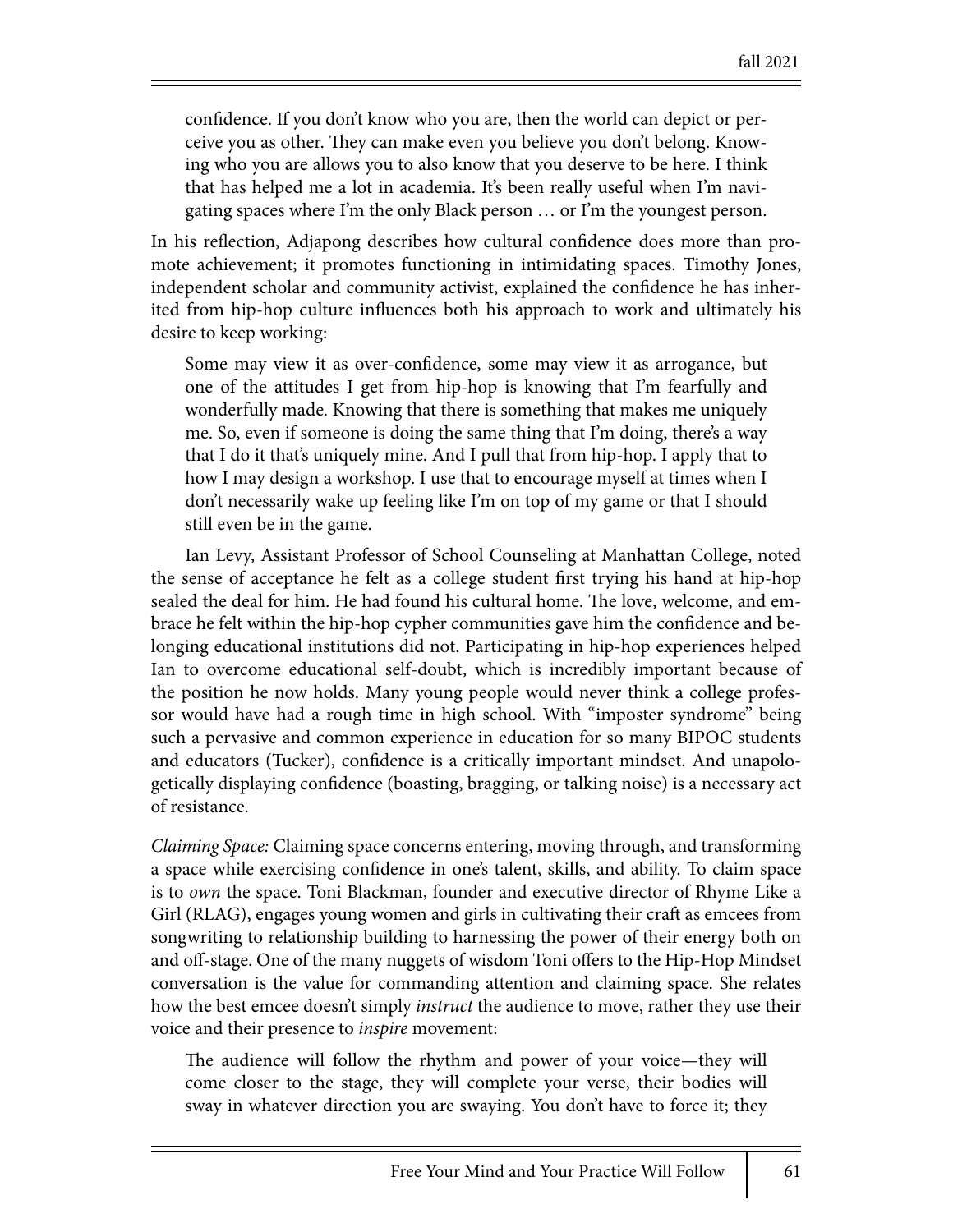move because they feel your energy. They sense your spirit. They respect your power.

Claiming space is about harnessing power. Who is teaching future or current BIPOC teachers the skill of harnessing the power of their own voice and energy? For BIPOC communities to harness their cultural power and to "own" space in an institution, there must be a different understanding of ownership. Ownership has nothing to do with real estate deeds or even leadership positions. It is not about who bought the building or who was appointed to run it. Andre Perry's memory of witnessing one of his first hip-hop concerts provides a perfect example:

When I saw Run DMC perform during the Fresh Fest Tour in the eighties. And he goes through that whole intro, "There's been a whole lot of people on this stage here tonight, but I want you to know one thing: This is MY house!" And when you think about that it's like wow, he was claiming space. He was claiming space in front of thousands of people. And honestly, I try to claim space too, in the same way. I approach my work with the mindset that there's been a whole lot of people before me and there might be people after me, but today this is MY house. I'm going to set the stage.

Run DMC did not own the stadium, and they were not the only artists performing that night. But yet, they claimed the arena as "their" house. They walked on stage with the intent to give the best performance ever given in that space. Moving beyond hip-hop and into sports, often sports fans may not remember the name of an arena, but they do remember historic games that were played there. They do remember the player's name who gave the mind-blowing athletic performance. Adopting a cultural mindset that allows one to walk into work or school ready and willing to academically show out transforms culturally intimidating spaces.

*Commanding Attention*: Commanding attention is a nod to the performative aspect of most hip-hop production. Whether it is music, canvas art, spoken word, dance, or educational instruction, hip-hop culture demands an engaging approach to the work. Commanding attention is about having a dynamic and engaging presence and knowing how to move the community. Ian Levy directly names public speaking as a skill he has gotten from hip-hop, "Being able to grab the mic and speak in the moment, not having to memorize things or use notes is a skill that I have gotten from hip-hop. I'm able to trust that I can form and connect thoughts that flow together. I'm comfortable." He goes on to discuss the ways hip-hop culture also gave him the permission to publicly express his full range of emotions in his work:

Being able to emote in front of people is another thing I get from hip-hop. Academia is really good at making you believe that you don't need to be emotional and that you should be very scientific and objective. Hip-hop preaches the opposite. Hip-hop preaches we want to hear what you have to say, what you've been through, your pain and your happiness, everything. The range of your emotional experiences is demanded in hip-hop. And I've learned how to bring those emotional experiences to the stage. I say stage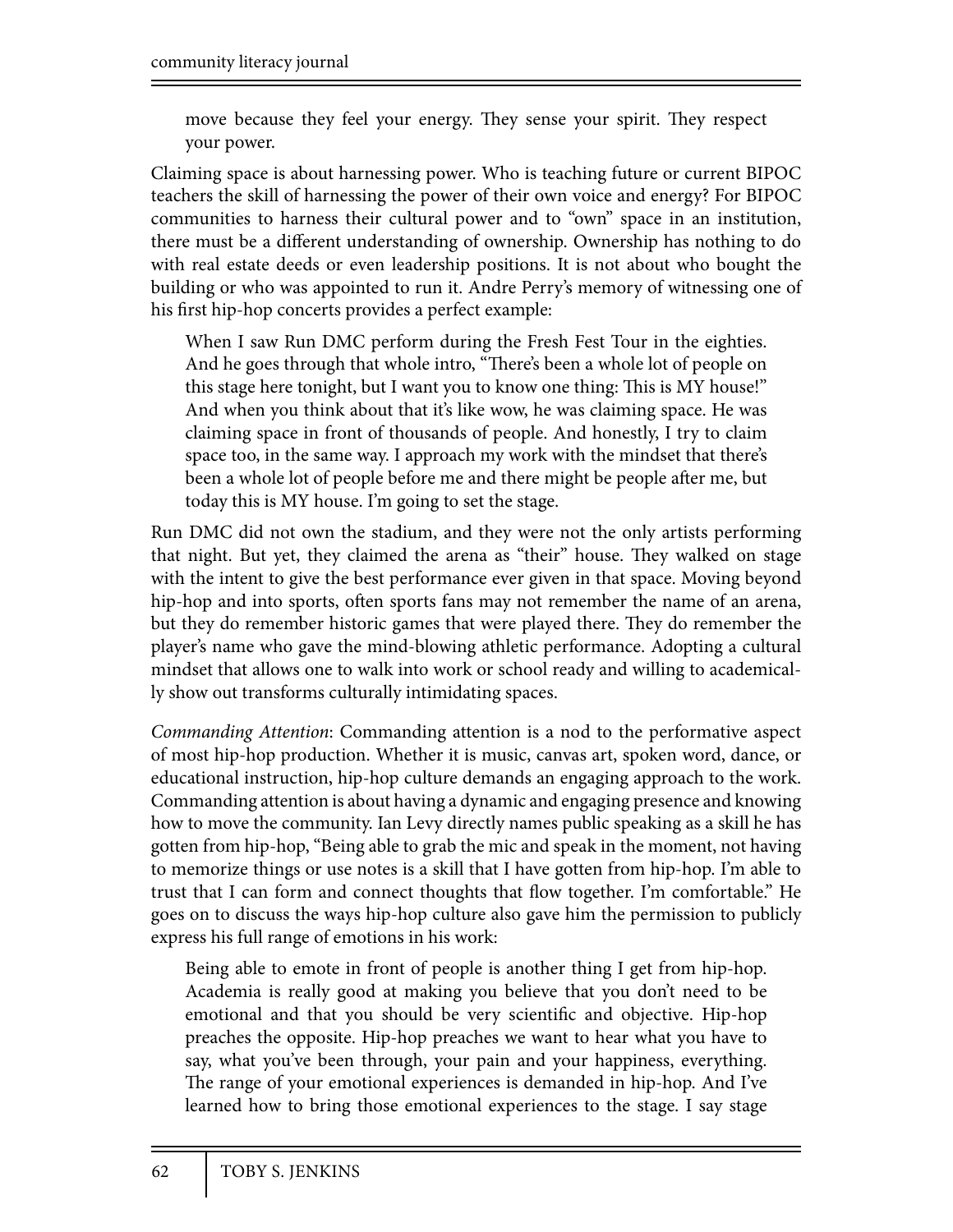but it might really be teaching class or giving a conference presentation. But I treat it like a performance, I really do. My mentor, Chris Emdin refers to it as being a "spitter." What he is talking about is the way that you are able to get on the mic and speak in a really engaging way—to command attention. I think that's necessary. That framing has been powerful for me because I bring that emcee energy into any space.

How does commanding attention connect to fields like education? There are many fields that require its professionals to perform on a daily basis; teaching is one of those professions. Educators at any level must possess the ability to hold the attention of an audience. Those who have the ability to move the crowd (through their speaking or actions), often excel. Those who take the performativity of teaching as serious as let's say Beyonce takes performing (innovative choreography, constant practice, dress rehearsals, mic checks) are probably able to capture students' attention because they pay so much attention to their craft. Understanding the power of voice and showing up in one's profession is critical. Andre Perry also firmly identified hip-hop as his source for developing his skills as a public scholar and educator:

The other thing [I get from hip-hop] is my movement in the world. I'm talking about my physical movements here. When I'm giving a presentation, I know how to get the crowd going and get the crowd hyped. I get that from hip-hop. I observed in hip-hop how emcees control the mic, how they control a stage, how they keep a crowd's attention. So, you can't have great content (important data) with a flow that is whack. No one will listen. You will lose people.

These are critical skillsets for any educator; however, these skills are not always a point of focus in educational training. Educators who want to engage Black and Brown students can start by not boring them. African Diasporic people come from a long cultural tradition that values strong oratory, vibrant expression, and lively movement. In other words, some cultures are inherently hype. Michael Benitez offers a wonderful summary of how commanding attention is so powerful as a cultural mindset. In his role as a university Vice President, the pressure to perform "professionalism" in very particular, white culturally normed ways is very real and very present in his career; but he relies on hip-hop culture to guide his professional approach:

I'd say the last skill I learned from hip-hop is stage presence or showmanship. You've got to see me in leadership team meetings. It's really an interesting place because everybody's learning. My colleagues are learning new ideas about what professionalism could like. They are learning new language and expressions. They are learning to relax and be free. Hip-hop influences how I do institution-wide listening sessions on my campus, how I teach, how I facilitate workshops. When you engage through a hip-hop lens, you truly draw participants and the audience in like drawing in a concert crowd—active engagement as part of the community. So, I'm always engaging a back and forth with the community-call and response. The campus community also knows, in those moments, that I'm truly listening and that I'm including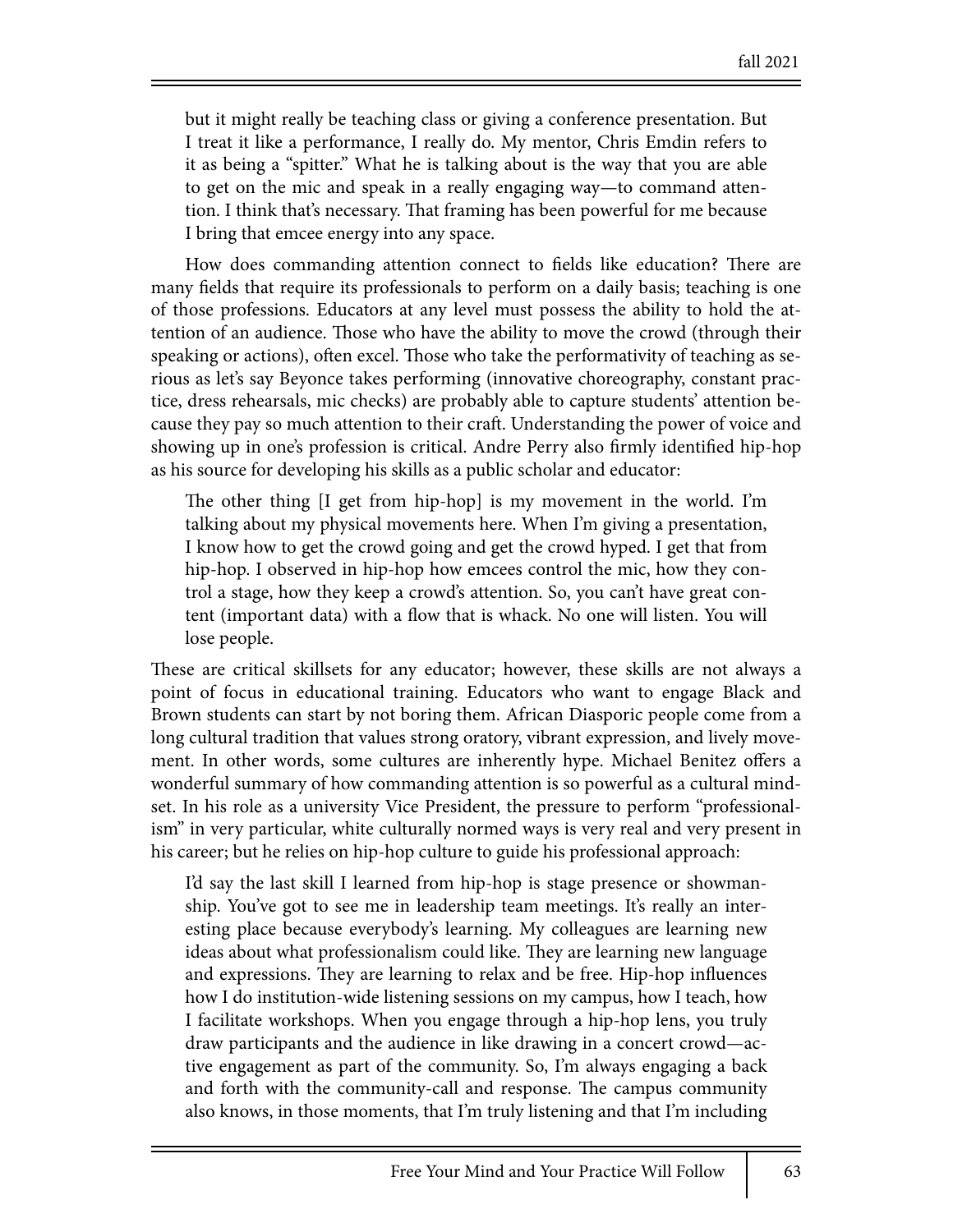their voices. Honestly, it's not just including their voices, but it's also the acknowledgement of their feelings and how they are present in that space. The emcee needs the audience as much as the audience needs the emcee. It's like I am asking them, "Are you with me?" or better yet, "Holler if you hear me." I want them to get loud, not quiet in their response and feedback.

The bottom line is education must be enlivened in some way so that educators and students can be more energized by it.

### *Conclusion*

This project has prompted me to consider what might happen if Hip-Hop Mindset practices were more broadly adopted by educators as a professional approach. I do not mean educators simply working to develop or support these practices among students by including hip-hop culture in educational settings. The inclusion of hip-hop culture needs to happen, but a Hip-Hop Mindset is about more than the inclusion of hip hop culture. Hip-Hop Mindset practices can inform how educators show up in their professional lives and allow space for them to grow and develop not only *what they do* in their schools or on their campuses, but also *who they are* in their schools or on their campuses. The cultural literacy the Hip-Hop Mindset provides about the nature of hip-hop—the ideologies, values, beliefs, practices, habits, and proclivities present among community members—helps educators (who have been urged to adopt hip-hop pedagogical approaches) to see and understand hip-hop as a culture more deeply. Hip-hop creates more than music and rhymes, it develops "ways of being" rooted in ethics of excellence. This work also affirms those professionals and educators who already show up hip-hop in all they do.

Situating hip-hop as a professional mindset and a critical form of professional development acknowledges historically-BIPOC cultural ways of knowing and being as viable success strategies. Hip-hop culture can historically be considered a BIPOC cultural form because it was created by BIPOC youth. While many BIPOC educators and students do not identify with hip-hop culture, there are many others who do. Love (*Hip Hop's Li'l Sistas Speak*), shares why a value for and embrace of hip-hop culture is necessary for the current generation of educators:

Our teaching force currently, and over the next ten to twenty years, is young and influenced by Hip Hop, no matter the teachers' race, gender, class or sexuality. Many Black and Brown students who enter into teaching will embody Hip Hop. Therefore, we need school officials to allow teachers to bring themselves and their culture into the classroom, so teachers and students feel culturally affirmed in their learning environments. (112)

Love describes the natural and organic approach already being used by many educators as an important social justice possibility that has yet to be broadly acknowledged or tapped within the larger educational institution. A Hip-Hop Mindset is not a cultural costume an educator can "put on." It is a way of thinking or mode of being that requires looking inward to engage the process of becoming more authentic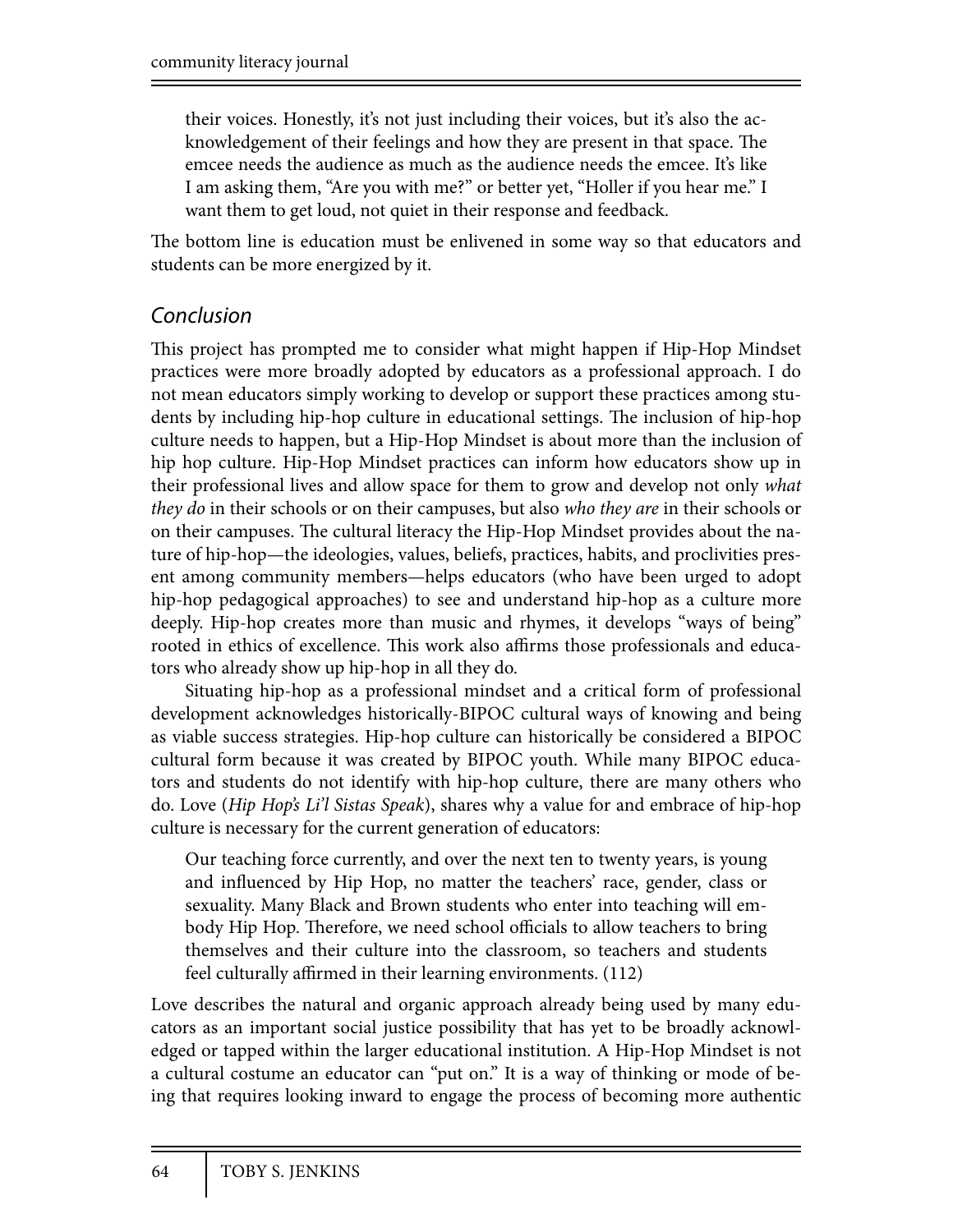through one's work. I share my personal stories in my interpretation of the research because we are all in this together. In the article, "We've Been Doing It Your Way Long Enough," the authors champion the idea of education being a syncretic process in which "human beings work together, drawing on multiple resources to co-construct and reinvent practices. These constructions are inherently complex and embody the contradictions and potential for learning by emphasizing the cultural richness of home and community practices typically characterized as deficient" (Baines et. al., 420).

They further expand this idea by suggesting that in our contemporary world, which is tied to so many years of educational oppression, educators cannot simply dive into doing something new. Rather they must engage in a critical form of practice that pushes them to not only add new perspectives, voices, and resources but also critically evaluate current resources, practices and structures for power differentials, contemporary ideologies of patriarchy, racism, anti-blackness, white supremacy, and cultural deficiency. In other words, educators cannot simply add a new practice—they must critically interrogate the whole of their practice. A critical part of interrogating the whole, must include the cultural mindsets educators bring to their work. Educators must move beyond identifying biases or internalized racist beliefs within their own cultural worldviews and shift their ideas about professional and academic ways of being.

The outcomes of this project, situate a Hip-Hop Mindset as more than a success mindset, but rather a mindset of cultural efficacy and cultural freedom. It posits hiphop culture as a producer of important knowledge, skills, values and practices that can build important forms of cultural literacy (through its demand for cultural integrity and authenticity) and critical literacy (through its demand for truth telling and social critique). The Hip-Hop Mindset gives students and educators the permission to show up in life as their full, authentic cultural selves. This permission is a powerful act of social justice in an education system that has been trying to change BIPOC students and educators from its inception.

#### *Works Cited*

Adjapong, Edmund S., and Christopher Emdin. "Rethinking Pedagogy in Urban Spaces: Implementing Hip-Hop Pedagogy in The Urban Science Classroom." *Journal of Urban Learning, Teaching and Research*, vol. 11, 2015, pp. 66-77.

Asante, Mole! Kete. *Revolutionary Pedagogy*. Universal Write Publications LLC, 2017.

- Baines, Janice, et al. *"We've Been Doing It Your Way Long Enough": Choosing the Culturally Relevant Classroom (Language and Literacy Series)*. Teachers College Press, 2018.
- Boutte, Gloria Swindler. *Educating African American Students: And How Are the Children?* Routledge, 2015.
- Boutte, Gloria, et al. "Using African Diaspora Literacy to Heal and Restore the Souls of Young Black Children." *International Critical Childhood Policy Studies*, vol 6, no. 1, 2017, pp. 66-79.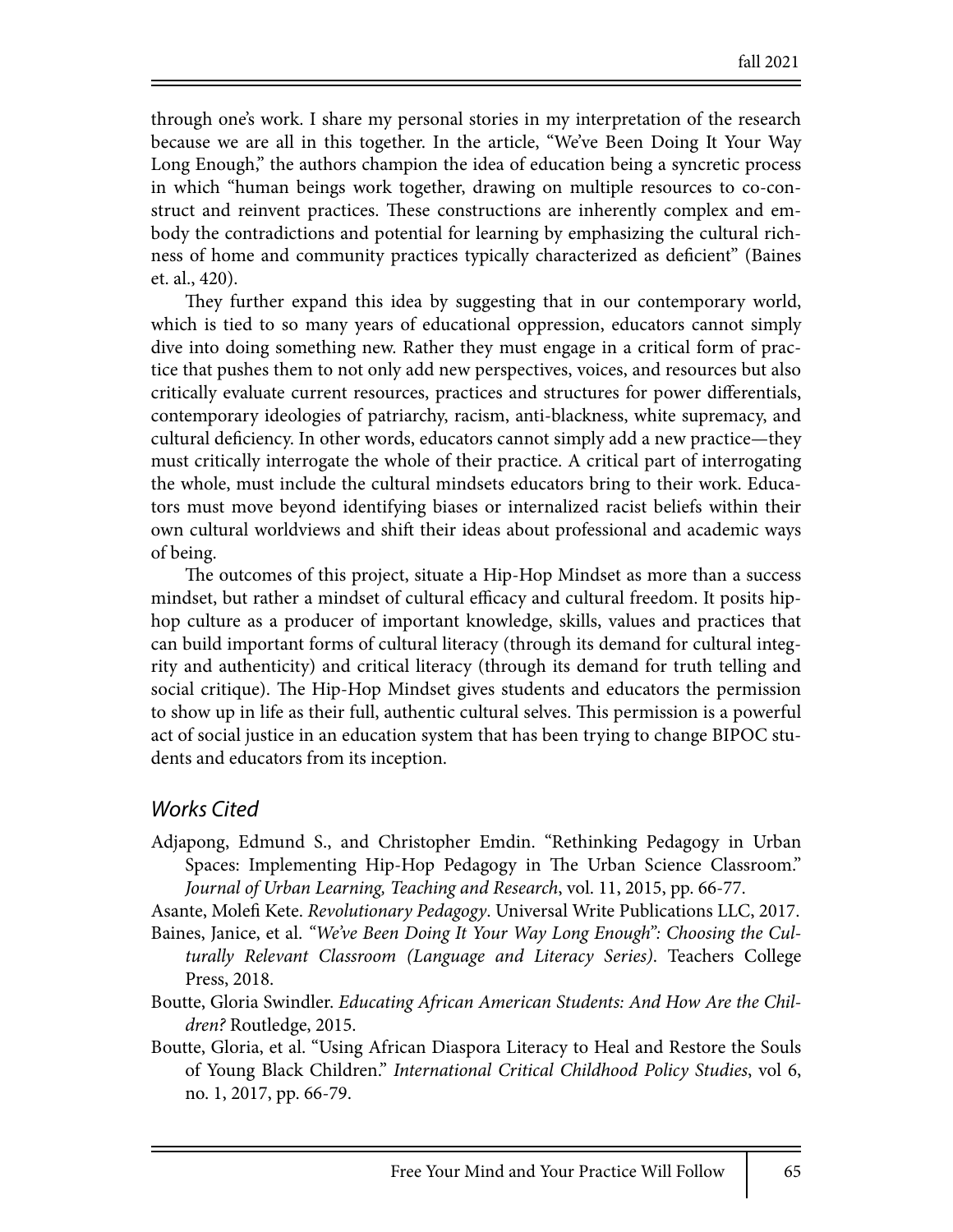- Boyer, Ernest L. *Scholarship Reconsidered: Priorities of the Professoriate*. Princeton University Press, 1997.
- Bradley, Regina. *Boondock Kollage: Stories from the Hip Hop South*. Peter Lang Publishing Inc., 2017.
- Brown, Ruth Nicole. *Hear Our Truths:* !*e Creative Potential of Black Girlhood*. University of Illinois Press, Champagne, Ill, 2013.
- Bump, Bethany. "Can You Be 'Ratchet' and Academic? This Professor Thinks So." *Times Union*, 7 Nov 2017, www.timesunion.com/news/article/Can-you-be-ratchet-and-academic-This-professor-12339078.php
- Caven, Meghan. "Why We Need an Anti-Racist Approach to Social and Emotional Learning." *EDC*, 27 July, 2020, www.edc.org/blog/why-we-need-antiracist-approach-social-and-emotional-learning.
- Chang, Jeff, and Kool Herc. *Can't Stop Won't Stop: A History of the Hip-Hop Generation*. Picador, 2005.
- Dimitriadis, Greg. *Performing Identity/Performing Culture: Hip Hop as Text, Pedagogy and Lived Practice*. Peter Lang, 2001.
- Emdin, Christopher. *For White Folks Who Teach in the Hood... and the Rest of Y'all Too: Reality Pedagogy and Urban Education (Race, Education, and Democracy)*. Reprint ed., Beacon Press, 2017.
- Endsley, Crystal Leigh. *The Fifth Element: Social Justice Pedagogy through Spoken Word Poetry.* Sunny Press, 2017.
- Gonzalez, Norma, et al. *Funds of Knowledge: Theorizing Practices in Households, Communities, and Classrooms*. Routledge, 2005.
- Hill, Marc Lamont, and Emery Petchauer, editors. *Schooling Hip-Hop: Expanding Hip-Hop Based Education across the Curriculum*. Illustrated ed., Teachers College Press, 2013.
- Jenkins, Toby S. "A Beautiful Mind: Black Male Intellectual Identity in Hip-Hop Culture." *Journal of Black Studies*, vol. 42, no. 8, 2011, pp. 1231-1251. doi:10.1177/0021934711405050.
- —. *My Culture, My Color, My Self: Heritage, Resilience, and Community in the Lives of Young Adults*. Temple University Press, 2013.
- Jenkins, Toby S., et al., editors. *Open Mic Night: Campus Programs that Champion College Student Voice and Engagement*. Stylus Publishing, 2017.
- Jupp, Victor, editor. *The SAGE Dictionary of Social Research Methods*. SAGE Publications Ltd, 2006. doi:10.4135/9780857020116.
- Kelly, Lauren L. "Listening Differently: Youth Self-Actualization through Critical Hip Hop Literacies." *English Teaching: Practice & Critique*, vol. 19, no. 3, 2020, pp. 269-285. doi:10.1108/ETPC-08-2019-0106.
- —. "'I am not Jasmine; I am Aladdin': How Youth Challenge Structural Inequity through Critical Hip Hop Literacies." *International Journal of Critical Media Literacy*, vol. 1, no. 2, 2020, pp. 9-30. doi:10.1163/25900110-00201002.
- Kerka, Sandra. "Community Asset Mapping" U.S. Needs Assessment, Educational Resource Information Center, No. 47, 2003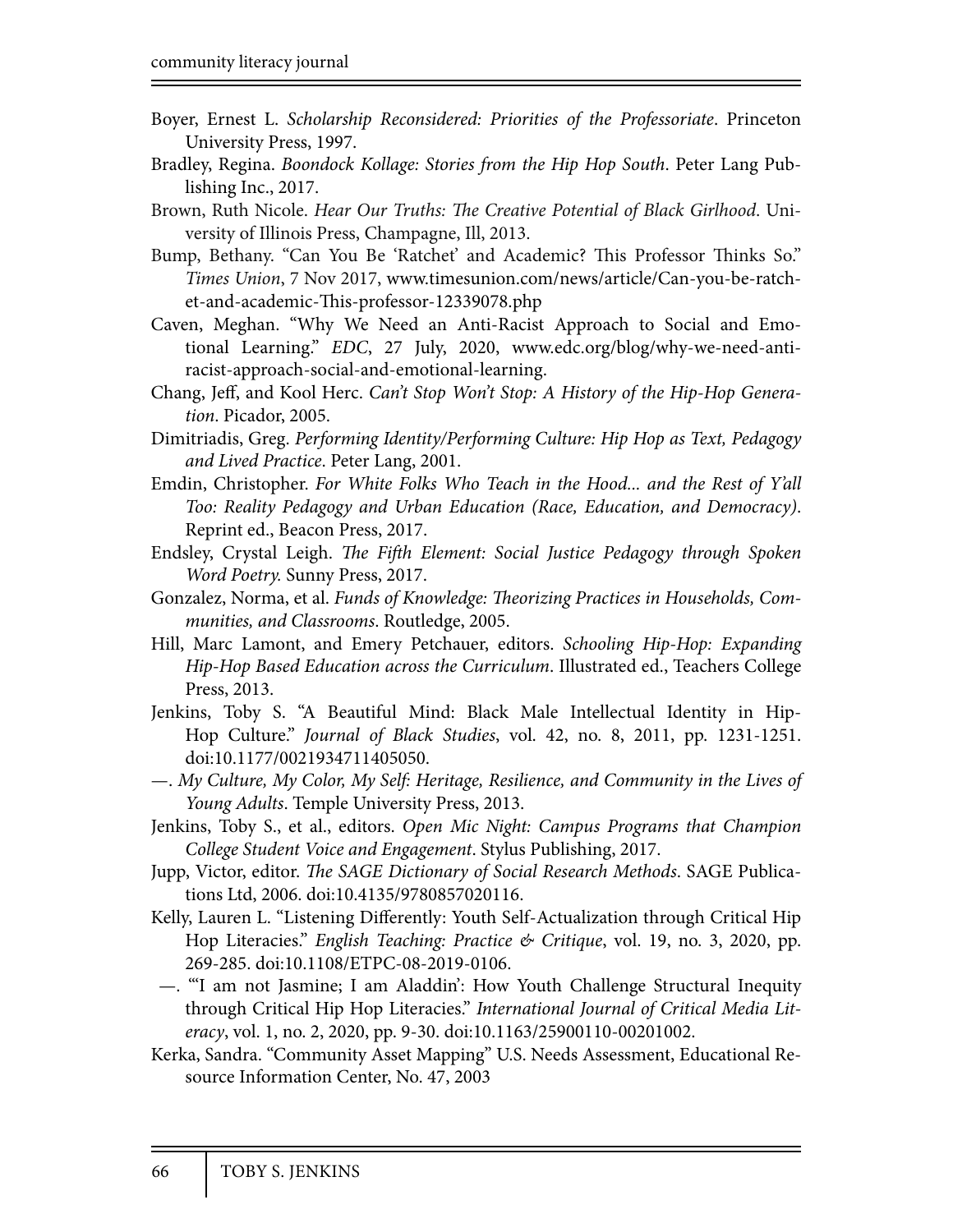- King, Joyce E, editor. *Black Education: A Transformative Research and Action Agenda for the New Century*. Routledge, 2005.
- McKnight, J.L. & Kretsmann, J.P. "Mapping Community Capacity" in Minkler, M. (1997) *Community Organizing and Community Building for Health*, Rutgers University Press, New Brunswick, NJ.
- KRS-One. !*e Gospel of Hip Hop: First Instrument*. powerHouse Books, 2009.
- Lawrence-Lightfoot, Sara, and Jessica Hoffmann Davis. *The Art and Science of Portraiture*. Jossey-Bass, 1997.
- Love, Bettina L. *Hip Hop's Li'l Sistas Speak: Negotiating Hip Hop Identities and Politics in the New South*. Peter Lang, 2012.
- —. "Complex Personhood of Hip Hop & the Sensibilities of the Culture that Fosters Knowledge of Self & Self-Determination." *Equity & Excellence in Education*, vol. 49, no. 4, 2016, pp. 414–427. doi:10.1080/10665684.2016.1227223.
- —. "Anti-Black State Violence, Classroom Edition: The Spirit Murdering of Black Children." *Journal of Curriculum and Pedagogy*, vol. 13, no. 1, 2016, pp. 22–25. *Crossref*, doi:10.1080/15505170.2016.1138258.

Marable, Manning. *Black Leadership*. Columbia University Press, 1998

- Merriam-Webster. *Merriam-Webster's Dictionary and* !*esaurus.* Revised and updated ed., Merriam-Webster, 2020.
- Morrell, Ernest. (2002). "Toward a Critical Pedagogy of Popular Culture: Literacy Development among Urban Youth." *Journal of Adolescent & Adult Literacy*, vol. 46, no. 1, pp. 72-77. *JSTOR*, www.jstor.org/stable/40017507.
- Oluo, Ijeoma. *So You Want to Talk about Race*. Seal Press, 2019.
- Perry, Andre M. *Know Your Price: Valuing Black Lives and Property in America's Black Cities*. Brookings Institution Press, 2020. *JSTOR*, www.jstor.org/stable/10.7864/j. ctvbd8mdd.
- Petchauer, Emery. "Framing and Reviewing Hip-Hop Educational Research." *Review of Educational Research*, Vol. 79, No. 2, June 2009, pp. 946–978.
- Rautins, Cara, and Awad Ibrahim. "Wide-Awakeness: Toward a critical pedagogy of imagination, humanism, agency, and becoming." !*e International Journal of Critical Pedagogy*, vol. 3, no. 3, 2011, pp 24-36.
- Richardson, Elaine. *Hiphop Literacies*. Routledge, 2006.
- Rose, Tricia. *Black Noise: Rap Music and Black Culture in Contemporary America*. Illustrated ed., Wesleyan University Press, 1994.
- Runell, Marcella, and Martha Diaz. !*e Hip-Hop Education Guidebook Volume 1*. Hip-Hop Association, 2007.
- Stovall, David. "We can Relate: Hip-Hop Culture, Critical Pedagogy, and the Secondary Classroom." *Urban Education*, vol. 41, no. 6, 2006, pp. 585-602. doi:10. 1177/0042085906292513.
- Tucker, Melanie V. "Rewriting the Narrative on Imposter Syndrome." *Women in Higher Education*, vol. 30, no. 4, 2021, pp. 1-2.
- Yosso, Tara. "Whose Culture Has Capital? A Critical Race Theory Discussion of Community Cultural Wealth." *Race and Ethnicity in Educatio*n, vol. 8, no. 1, 2005, pp. 69-91. doi: 10.1080/1361332052000341006